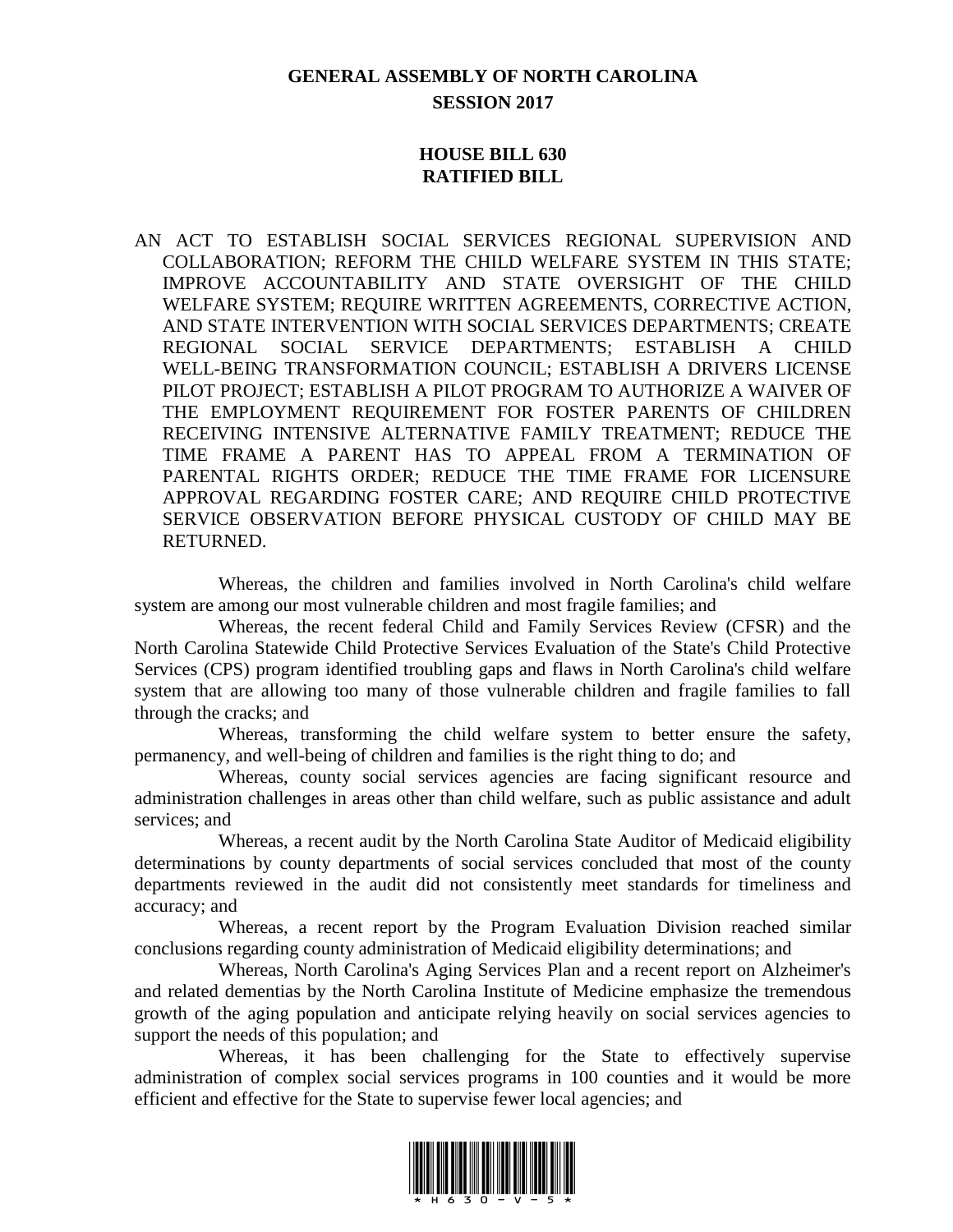Whereas, it is our charge to spend public dollars wisely and effectively on administration of public assistance; and

Whereas, for the aforementioned reasons, North Carolina requires a plan of action to systematically reform the child welfare system and reduce the number of departments of social services to allow for better supervision and administration of social services programs; Now, therefore,

The General Assembly of North Carolina enacts:

## **PART I. SOCIAL SERVICES REGIONAL SUPERVISION AND COLLABORATION; WORKING GROUP**

**SECTION 1.1.** Regional Supervision of and Collaboration by Local Social Services Programs. –

- (1) The Department of Health and Human Services (Department) is responsible for supervision of the local administration of social services programs, including child welfare, adult protective services and guardianship, public assistance, child support enforcement, and other programs. In order to enhance State supervision and oversight for these programs, the Department shall develop a plan for establishing regional offices charged with supervision of administration of social services at the local level. The plan shall also identify any necessary legislative and regulatory changes necessary to improve regional collaboration among county or regional social services agencies or programs.
- (2) In developing the plan, the Department shall take into consideration the recommendations of the Social Services Regional Supervision and Collaboration Working Group created under Section 1.2.(a) of this act.
- (3) The Department shall submit the plan to the Joint Legislative Oversight Committee on Health and Human Services by November 15, 2018. The plan shall provide for the system of regional supervision to be operational no later than March 1, 2020. The Department shall not implement the plan without an act by the General Assembly.

**SECTION 1.2.(a)** Social Services Regional Supervision and Collaboration Working Group. – The School of Government at the University of North Carolina at Chapel Hill (SOG) shall convene a Social Services Regional Supervision and Collaboration Working Group (Working Group) to make recommendations to the Department regarding the regional supervision and collaboration plan.

**SECTION 1.2.(b)** Composition. – The Working Group shall consist of the following members:

- (1) Three members of the Senate appointed by the President Pro Tempore of the Senate, one of whom shall be designated as a cochair.
- (2) Three members of the House of Representatives appointed by the Speaker of the House of Representatives, one of whom shall be designated as a cochair.
- (3) Three representatives from the Department appointed by the Secretary of Health and Human Services or the Secretary's designee.
- (4) One designee of the Chief Justice of the North Carolina Supreme Court, appointed by the Chief Justice.
- (5) Four county commissioners representing the North Carolina Association of County Commissioners (NCACC), each of whom shall represent different regions of the State, appointed by the Director of the NCACC.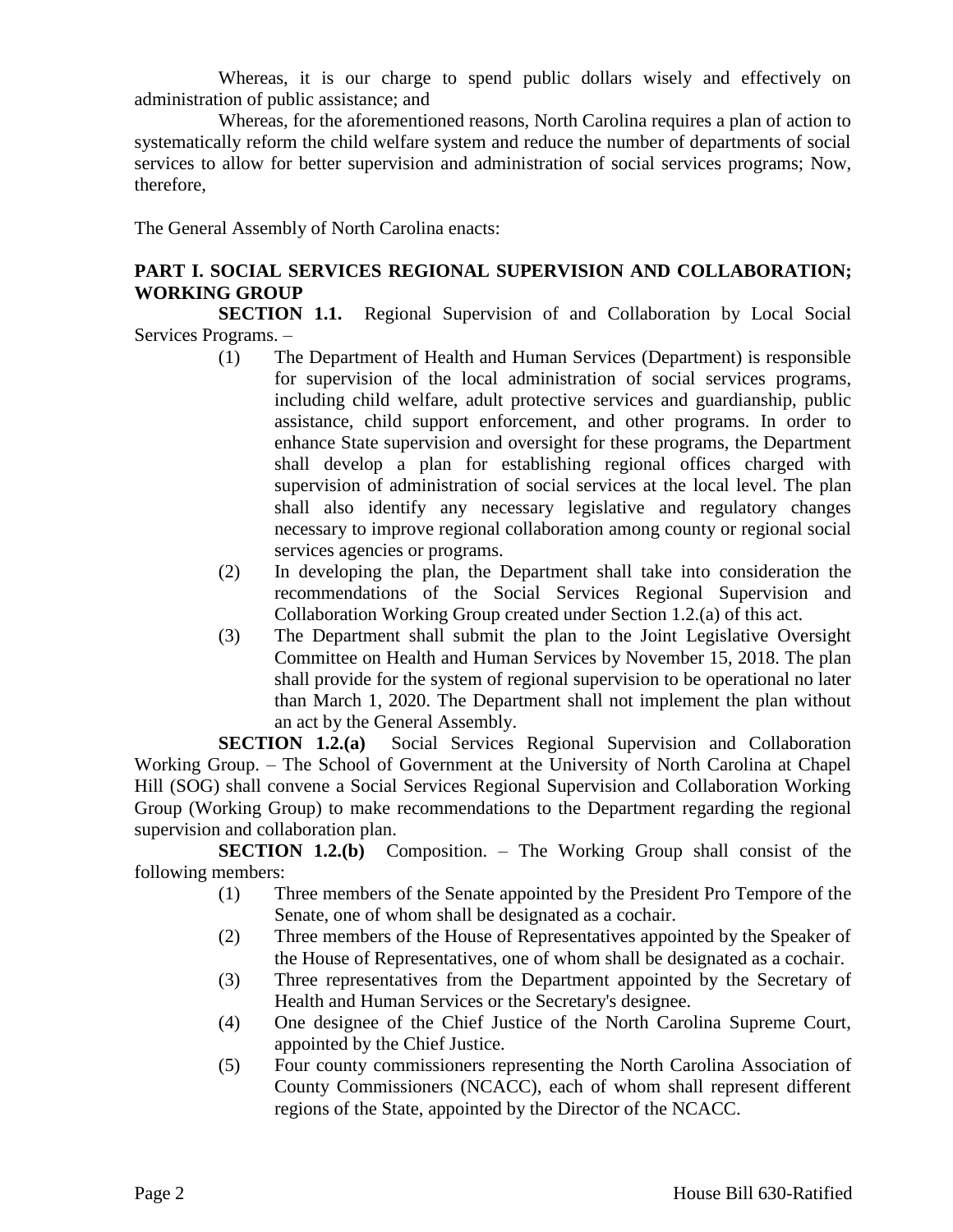- (6) Two county social services directors, one of whom shall be appointed by the President Pro Tempore of the Senate and one of whom shall be appointed by the Speaker of the House of Representatives.
- (7) One representative from the North Carolina Association of Social Services Attorneys (NCASSA), appointed by the President of the NCASSA.
- (8) One representative from the Association of North Carolina County Social Services Directors, appointed by the President of the Association.

**SECTION 1.2.(c)** Ad Hoc Subcommittees. – The cochairs may, at their discretion, establish ad hoc subcommittees involving experts and representatives of stakeholder organizations to provide information and offer recommendations related to their areas of expertise and interest. Experts and organizations may include:

- (1) Social Services Commission.
- (2) North Carolina Association of County Boards of Social Services.
- (3) Guardian ad Litem Program.
- (4) Office of Indigent Defense Services.
- (5) North Carolina Partnership for Children, Inc.
- (6) Disability Rights of North Carolina.
- (7) Benchmarks NC.
- (8) North Carolina Association of Local Health Directors.
- (9) North Carolina Council of Community Programs.
- (10) North Carolina Emergency Management Association.
- (11) North Carolina Child Support Council.
- (12) North Carolina Pediatric Society.
- (13) AARP North Carolina.
- (14) County commissioners representing jurisdictions that have diverse geographic, socioeconomic, and demographic characteristics.
- (15) Directors and administrators of consolidated human services agencies.
- (16) Other experts or stakeholders identified by the cochairs.

**SECTION 1.2.(d)** Duties. – The Working Group shall develop recommendations for the regional supervision and collaboration plan required by Section 1.1 of this act. The Working Group shall divide its work into two stages, the first to address regional supervision and the second to address interagency collaboration and regionalization.

- (1) Stage One. The Working Group shall convene its first meeting no later than October 6, 2017. During the first stage, the Working Group shall develop recommendations regarding:
	- a. The size, number, and location of the regions. Recommendations shall take into consideration (i) the need for regions to maintain direct, local connections with the jurisdictions they serve; (ii) alignment with other regional organizations that intersect with the work of social services, as appropriate; and (iii) awareness of the cultural differences and similarities between regions.
	- b. The allocation of responsibility between the central, regional, and local officials in supervising and administering the social services programs and services.
	- c. Methods for holding the regional offices accountable for performance and responsiveness.
	- d. Requirements for the regional offices to share information about local departmental performance with the relevant board or boards of county commissioners, county or regional board of social services, or consolidated human services board.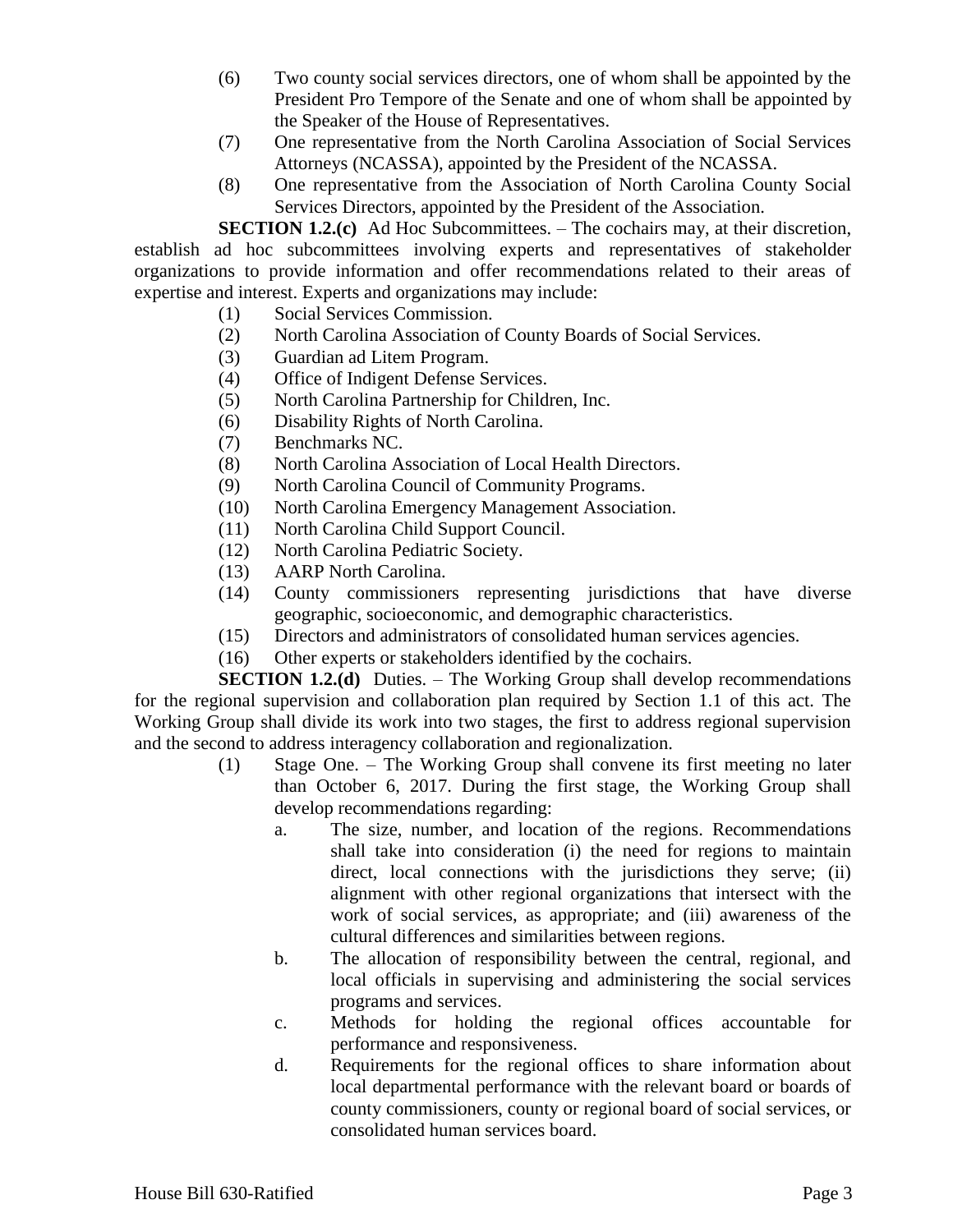- e. Options for authorizing the board of county commissioners to intervene in urgent situations to assume direct control of the department of social services at the local level prior to the State assuming control of service delivery pursuant to G.S. 108A-74.
- f. Any other issues related to regional supervision identified by the cochairs.
- (2) Stage Two. During the second stage, the Working Group shall:
	- a. Develop recommendations regarding legislative and regulatory changes necessary to improve collaboration between counties in the administration of social services programs and services. Recommendations shall address, at a minimum, information sharing, conflicts of interest, and intercounty movement of people enrolled in programs or receiving social services.
	- b. Develop a vision for transitioning the State from a county-administered system to a regionally administered system. The vision shall identify general benefits and challenges associated with making such a transition.

## **SECTION 1.2.(e)** Reports. –

- (1) Stage One. The Working Group shall submit a report to the Joint Legislative Oversight Committee on Health and Human Services (Committee) and the Department at the conclusion of Stage One, which shall be no later than April 15, 2018. After receiving the Stage One report, the Committee may terminate the Working Group if it concludes that the Working Group is not making sufficient progress.
- (2) Stage Two. The Working Group shall submit a report to the Committee and the Department at the conclusion of Stage Two, which shall be no later than February 1, 2019.

**SECTION 1.2.(f)** Role of the School of Government. – The School of Government at the University of North Carolina at Chapel Hill shall assist the Working Group as follows:

- (1) Convene and facilitate meetings.
- (2) Provide necessary clerical and administrative support.
- (3) Prepare the Working Group reports.
- (4) Provide technical assistance, as appropriate.

## **PART II. REFORMING STATE SUPERVISION AND ACCOUNTABILITY OF THE STATE'S SOCIAL SERVICES SYSTEM**

**SECTION 2.1.(a)** Contract for Social Services Reform. – The Office of State Budget and Management, in consultation with the Department of Health and Human Services, shall develop and issue a request for proposal (RFP) no later than September 30, 2017, to contract with a third-party organization to develop a plan to reform the State supervision and accountability for the social services system, including child welfare, adult protective services and guardianship, public assistance, and child support enforcement ("system reform"). In developing the system reform plan, the organization shall:

- (1) Evaluate the role of the State in the social services system.
- (2) Develop a new vision and strategic direction for the social services system, including leadership and governance at the State and regional levels.
- (3) Develop a plan for reforming the social services system in order to improve outcomes for children and families, enhance State supervision of local social services administration, improve accountability for outcomes in social services at the local, regional, and State levels.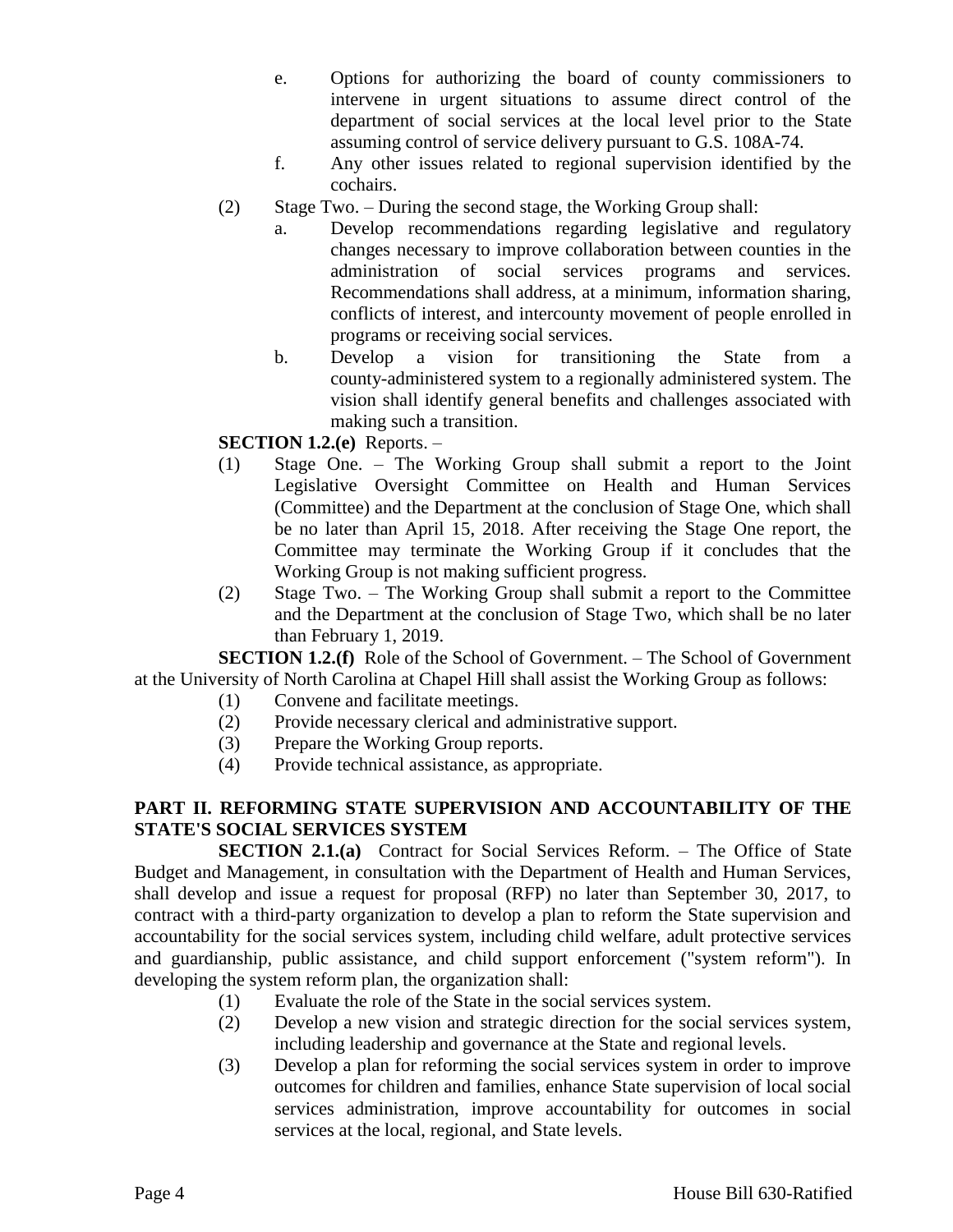- (4) Develop a plan for collection, analysis, and effective use of data by the social services system.
- (5) Create a Social Services System Transparency and Wellness Dashboard (Dashboard) as provided in subsection (c) of this section.
- (6) Develop a plan for consistent, standardized continuous quality improvement (CQI) for social services at the State, regional, and county levels.
- (7) Review policies and procedures to support and accelerate system reform, focusing on sustainable change that will improve outcomes for children and families.
- (8) Provide ongoing evaluation and oversight of the Department's implementation of social services system reform.
- (9) Develop a child welfare reform plan as specified in subsection (b) of this section.
- (10) Comply with all applicable reporting and implementation requirements specified in subsection (d) of this section.

In developing and implementing the social services system reform plan, the organization shall engage the services of national technical advisors with broad expertise and experience in implementing large-scale, systemic social services reform. The national technical advisors may have specialized expertise in certain areas of social services, such as child welfare, adult services, public assistance, or child support enforcement.

**SECTION 2.1.(b)** Child Welfare Reform. – The contract with the third-party organization required by subsection (a) of this section shall also require the organization to develop a child welfare reform plan that, at a minimum, makes recommendations regarding:

- (1) Child Protective Services (CPS), including the system for receiving reports and investigating allegations of child abuse, neglect, or dependency.
- (2) Preventive and in-home services that provide struggling families with needed supports and treatment to prevent removal of the children from the home.
- (3) Child fatality oversight, including a review of the existing structure, communication, and effectiveness of the Community Child Protection Teams, the Child Fatality Prevention Team, and use of Citizen Review Panels. Oversight shall also include identification of systemic problems in the child welfare system that may increase risk of harm or death to a child and implementation of timely and appropriate systemic reforms following a child fatality.
- (4) Placement of children in foster care and other out-of-home settings.
- (5) Services provided to children, youth, and parents involved with child welfare to achieve reunification of families.
- (6) Efforts to achieve permanency for children either through reunification with family, legal guardianship or custody, or adoption.
- (7) Provision of health care, mental health, and educational services to children and families involved with the child welfare system.
- (8) Services provided to older youth in foster care and to those who have aged out of foster care.
- (9) Strategies to ensure well-trained and adequately compensated staff to improve performance and reduce turnover.
- (10) Practice and implementation, including:
	- a. Ensuring a statewide, trauma-informed, culturally competent, family-centered practice framework.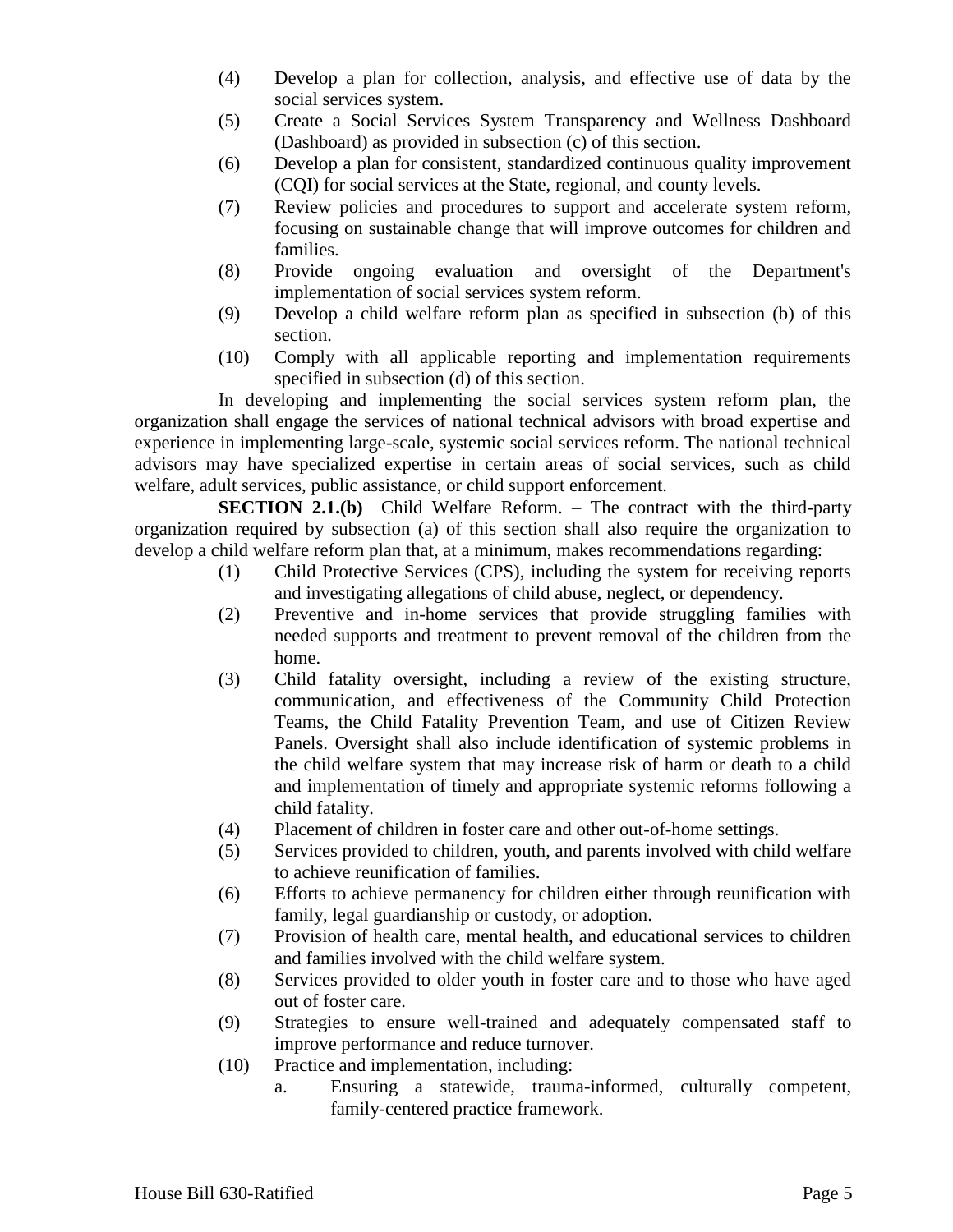- b. Incorporating more evidence-based practices, including evidence-informed prevention services designed to reduce the number of children entering foster care.
- c. Specifying expectations regarding professional development, training, and performance standards.
- d. Eliminating unnecessary barriers to licensing foster care and therapeutic foster care families to ensure an adequate supply of qualified families.
- e. Improving provider and foster parent feedback loops. For purposes of this sub-subdivision, "feedback loops" refers to a situation in which a portion of the output of a situation is used for new input.
- f. Performing time use and salary surveys for Division of Social Services staff.
- g. Promoting relationship building across agencies and providers.
- h. Implementing family supports for adoptions, which includes (i) collecting data on the incidence of disrupted adoptions and unlawful transference of children in North Carolina, (ii) the outcomes for children and families associated with disrupted adoptions, and (iii) the provision of supports needed to assist families at risk of disruption in order to keep those families together.
- i. Maintaining sibling groups, in accordance with the "Fostering Connections to Success and Increasing Adoptions Act of 2008."
- j. Developing a statewide, standardized functional protocol to be used for case planning, service referrals, and enhancing executive-level decision making around resource allocation and other system reform efforts.

**SECTION 2.1.(c)** In developing the child welfare components of the reform plan pursuant to this section, the organization shall do each of the following:

- (1) Ensure the plan complies with the requirements of the federal Child and Family Services Review Program Improvement Plan effective January 1, 2017.
- (2) Consult regularly with the Social Service Regional Supervision and Collaboration Working Group and offer recommendations appropriate to align the goals and direction for both efforts.
- (3) Review the program for corrective action under G.S. 108A-74, as amended by Part III of this act, and offer any recommendations necessary to align the corrective action program with the child welfare reform plan.

**SECTION 2.1.(d)** The social services reform effort described in this section shall also include the creation of a Social Services System Transparency and Wellness Dashboard (Dashboard) that will collect data from the North Carolina Families Accessing Services through Technology (NC FAST) system. The Dashboard shall serve as a report card and include regular reports of the components of social services including, at a minimum, child welfare, adult services, public assistance, and child support enforcement. The Dashboard shall be continuously updated to allow for monitoring by State leadership, staff and families involved in the social services system, and the general public to ensure maximum accountability and transparency and the effective and efficient use of social services and funds. The Department of Health and Human Services shall work closely with the organization to identify available data sources to include in the Dashboard for the relevant programs. With respect to child welfare specifically, the Dashboard shall address the data issues highlighted in the Child and Family Services Review (CFSR) and the North Carolina Statewide Child Protective Services Evaluation of the State's Child Protective Services system dated March 1, 2016, to ensure the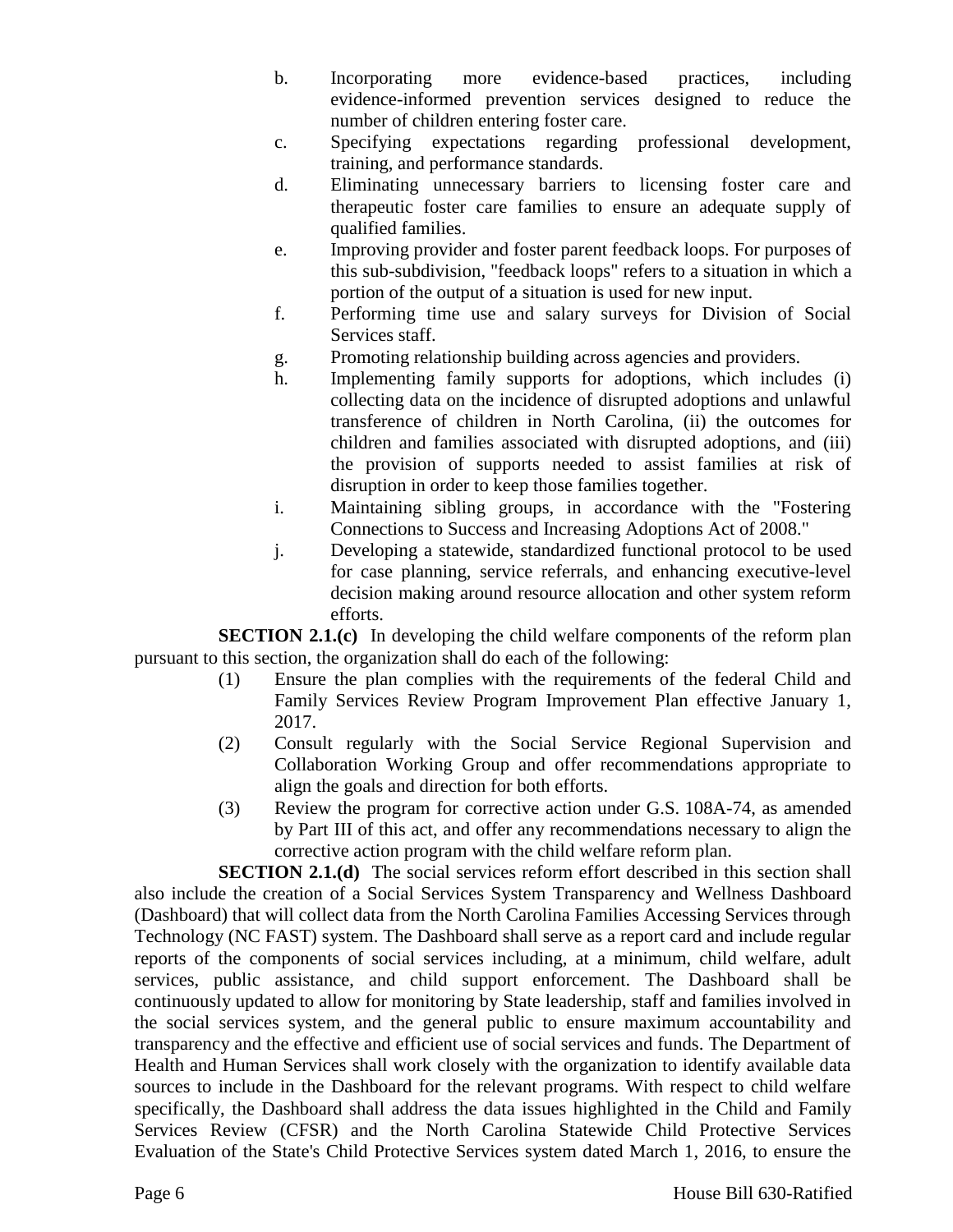provision of accurate federal reporting and improved case management, continuous quality improvement (CQI), and overall improved outcomes for children and families. The data from the Dashboard shall be readily available on the Department's Web site. For purposes of this subsection, the term "Dashboard" means a standard set of performance and outcome metrics that indicate how effectively the components of the social services system are working.

**SECTION 2.1.(e)** The following reporting and implementation requirements shall occur:

- (1) The Office of State Budget and Management (OSBM) shall report to the Joint Legislative Oversight Committee on Health and Human Services (Committee) upon hiring an organization as required by subsection (a) of this section to develop the social services reform plan pursuant to this section.
- (2) OSBM shall include in the contract clear direction that time is of the essence and failure to perform within the required time line constitutes breach of contract. OSBM shall also include a provision in the contract authorizing it to terminate the contract without financial penalty to the State if OSBM, in consultation with the Committee, determines that progress on development of the child welfare reform plan is unsatisfactory.
- (3) The organization shall submit a preliminary report to the Committee no later than 180 days after the contract is finalized. The preliminary report shall set forth the progress made on developing the reform plan and the objectives for the subsequent 180 days. After that preliminary report is submitted, the organization shall submit bimonthly reports to Committee on the progress of development and implementation of the child welfare reform plan.
- (4) The Department shall submit preliminary recommendations to the Committee no later than October 1, 2018, regarding legislative changes necessary to implement the reform plan developed by the organization. After the preliminary report is submitted, the Department may submit additional reports to the Committee identifying additional legislative changes that are necessary to implement the reform plan as it is further developed and implemented.

**SECTION 2.2.** This part becomes effective July 1, 2017.

## **PART III. LOCAL DSS WRITTEN AGREEMENTS; CORRECTIVE ACTION; STATE INTERVENTION**

**SECTION 3.1.(a)** G.S. 108A-74 reads as rewritten:

"**§ 108A-74. County departments required to enter into annual written agreement for all social services programs other than medical assistance; County department failure to provide child welfare services; State intervention in or control of child welfare service delivery.**

(a) Notwithstanding any other provision of law to the contrary, the Secretary of Health and Human Services may take action in accordance with this section to ensure the delivery of child welfare services in accordance with State laws and applicable rules. As used in this section, the terms:

- (1) "County department of social services" also means the consolidated human services agency, whichever applies;
- (2) "County director of social services" also means the human services director, whichever applies; and
- (3) "County board of social services" also means the consolidated human services board, whichever applies.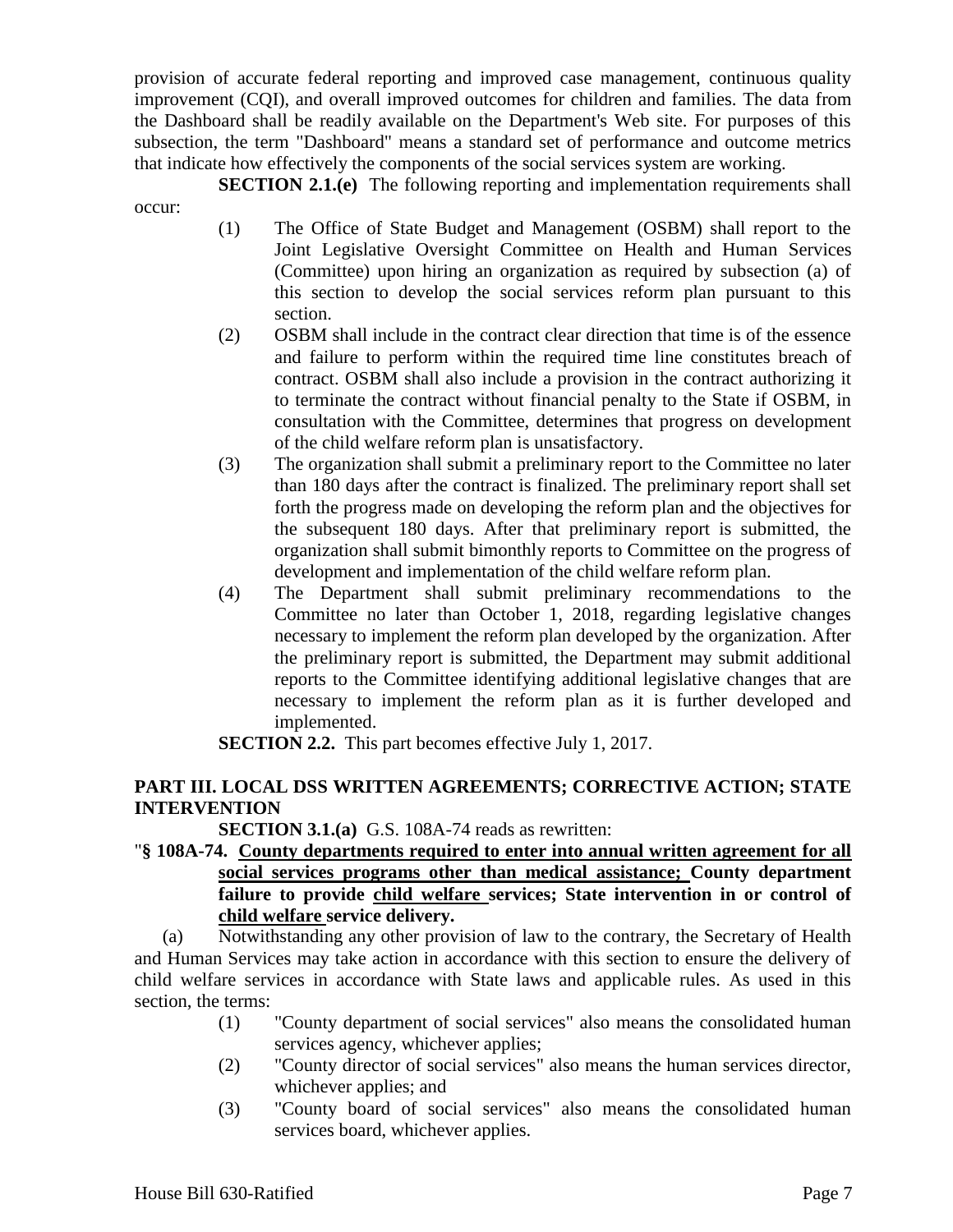- (4) "Child welfare services or program" means protective, foster care, and adoption services related to juveniles alleged to be abused, neglected, or dependent as required by Chapter 7B of the General Statutes.
- (5) "Social services programs other than medical assistance" means social services and public assistance programs established in this Chapter other than the medical assistance program (Part 6 of Article 2 of this Chapter). This includes, but is not limited to, child welfare programs, adult protective services, guardianship services for adults, and programs of public assistance established in this Chapter. It also includes the child support enforcement program, as established in Article 9 of Chapter 110 of the General Statutes.

(a1) Beginning in fiscal year 2018-2019, the Secretary shall require all departments of social services to enter into a written agreement each year that specifies mandated performance requirements and administrative responsibilities with regard to all social services programs other than medical assistance.

- (1) When possible, the mandated performance requirements shall be based upon standardized metrics utilizing reliable data.
- (2) The administrative responsibilities shall address, at a minimum, staff training, data submission to the Department, and communication with the Department.
- (3) The written agreement may be standardized or may be tailored to address issues in specific jurisdictions.
- (4) The written agreement shall authorize the Department to withhold State and federal funds in the event the department fails to satisfy mandated performance requirements or comply with the terms of the agreement.

(b) If the Secretary of Health and Human Services determines that a county department of social services is not providing child protective services, foster care services, or adoption services in accordance with State law and with applicable rules adopted by the Social Services Commission, or fails to demonstrate reasonable efforts to do so, then the Secretary, after providing written notification of intent to the county director of social services, to the chair of the county board of commissioners, and to the chair of the county board of social services, and after providing them with an opportunity to be heard, may intervene in the particular service or services in question. Intervention includes, but is not limited to, the following activities:

- (1) Sending staff of the Department of Health and Human Services to the county department of social services to provide technical assistance and to monitor the services being provided;
- (2) Establishing a corrective plan of action to correct inappropriate policies and procedures; and
- (3) Advising county personnel as to appropriate policies and procedures.

If within 60 days of completion of the intervention activities, the Secretary finds that the county department of social services is not providing in accordance with State laws and applicable rules the particular service or services for which intervention was initiated, or has not demonstrated reasonable efforts to do so, the Secretary shall withhold State and federal child welfare services administrative funds until the particular service or services are provided in accordance with State laws and applicable rules.

(c) If the Secretary determines that a county department of social services is not providing child protective, foster care, or adoption services in accordance with State law and with applicable rules adopted by the Social Services Commission, or fails to demonstrate reasonable efforts to do so, and the failure to provide the services poses a substantial threat to the safety and welfare of children in the county who receive or are eligible to receive the services, then the Secretary, after providing written notification of intent to the chair of the county board of commissioners, to the chair of the county board of social services, and to the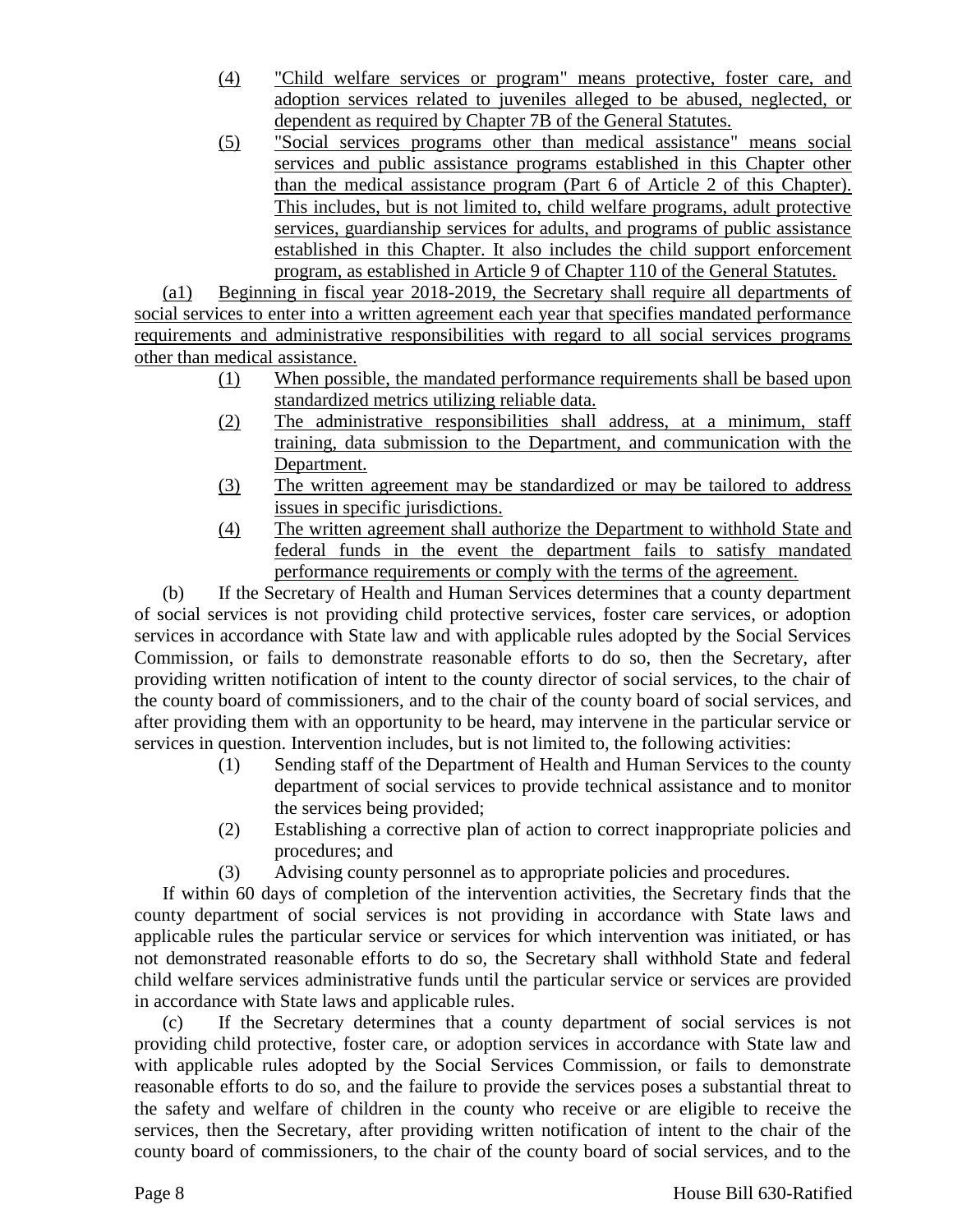county director of social services, and after providing them with an opportunity to be heard, shall withhold funding for the particular service or services in question and shall ensure the provision of these services through contracts with public or private agencies or by direct operation by the Department of Health and Human Services.

(d) In the event that the Secretary assumes control of service delivery pursuant to subsection (c) of this section, the county director of social services shall be divested of all service delivery powers conferred upon the director by G.S. 108A-14 and other applicable State law as the powers pertain to the services in question. Upon assumption of control of service delivery, the Secretary may assign any of the powers and duties of the county director of social services to the Director of the Division of Social Services of the Department of Health and Human Services or to a contractor as the Secretary deems necessary and appropriate to continue the provision of the services in the county.

(e) In the event the Secretary takes action under this section, the Department of Health and Human Services shall, in conjunction with the county board of commissioners, the county board of social services, and the county director of social services develop and implement a corrective plan of action. The Department of Health and Human Services shall also keep the chair of the county board of commissioners, the chair of the county board of social services, and the county director of social services informed of any ongoing concerns or problems with the delivery of the services in question.

(f) Upon the Secretary taking action pursuant to subsection (c) of this section, county funding of the services in question shall continue and at no time during the period of time that the Secretary is taking action shall a county withdraw funds previously obligated or appropriated for the services. Upon the Secretary's assumption of the control of service delivery, the county shall also pay the nonfederal share of any additional cost that may be incurred to operate the services in question at the level necessary to comply fully with State law and Social Services Commission rules.

(g) During the period of time that the Secretary is taking action pursuant to subsection (c) of this section, the Department of Health and Human Services shall work with the county board of commissioners, the county board of social services, and the county director of social services, to enable service delivery to be returned to the county if and when the Secretary has determined that services can be provided by the county in accordance with State law and applicable rules."

**SECTION 3.1.(b)** This section becomes effective upon ratification and applies to written agreements required pursuant to G.S. 108A-74(a1) for fiscal years 2018-2019 and 2019-2020.

**SECTION 3.2.(a)** Effective March 1, 2020, G.S. 108A-74 reads as rewritten:

"**§ 108A-74. County Local departments required to enter into annual written agreement for all social services programs other than medical assistance; County Local department failure to provide child welfare services;comply with the written agreement or applicable law; corrective action; State intervention in or control of child welfare service delivery.**

(a) Notwithstanding any other provision of law to the contrary, the Secretary of Health and Human Services may take action in accordance with this section to ensure the delivery of child welfare services in accordance with State laws and applicable rules. As used in this section, the terms: following definitions shall apply:

(1) "County department of social services" also means the Department of social services. – The department responsible for administration of the social services and programs of public assistance in a county. It includes a county department of social services, a consolidated human services agency, department or a regional social services department, whichever applies; applies.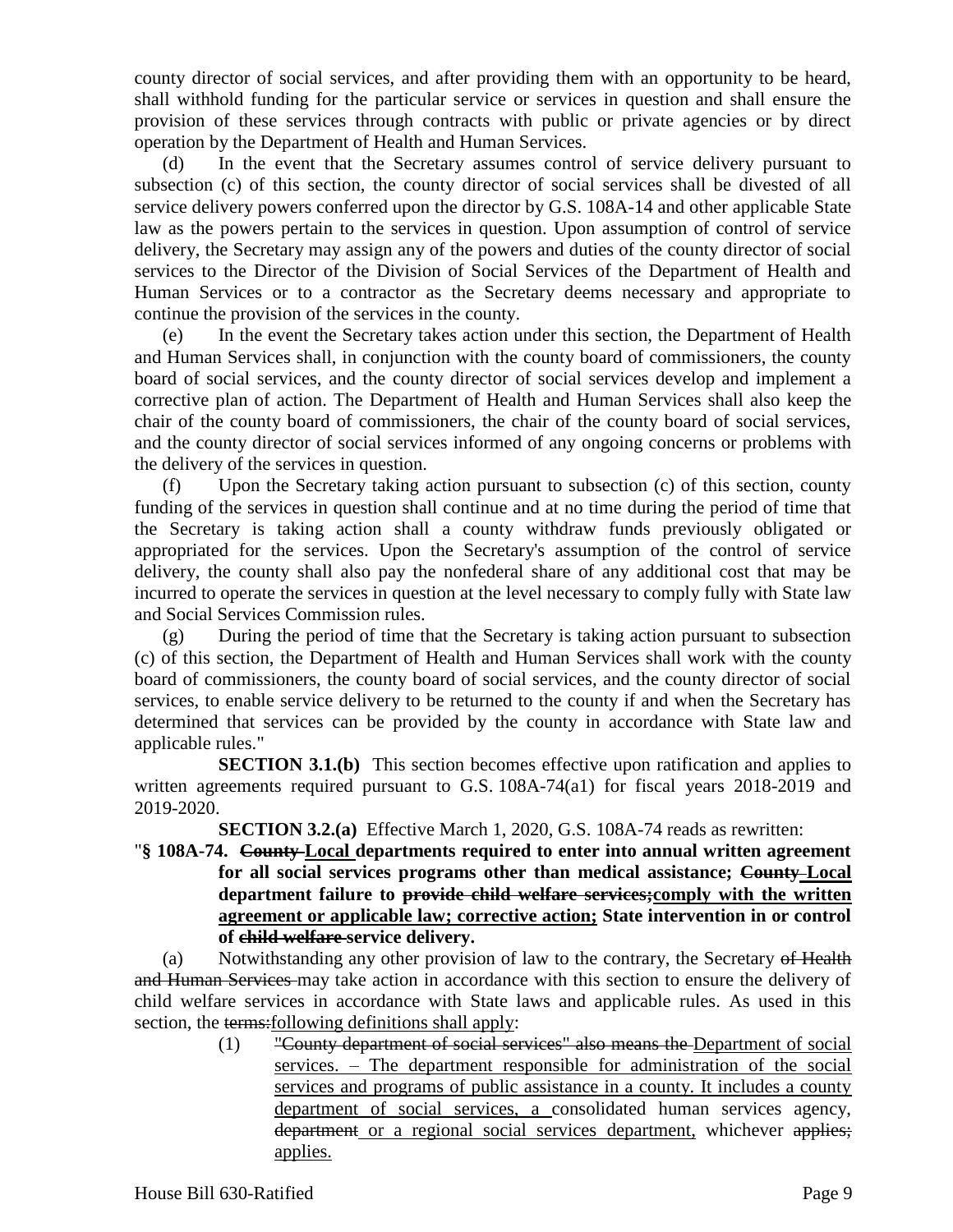- (2) "County director of social services" also means the Director of social services. – The person responsible for managing and administering the department of social services, including a county social services director, a regional social services director, or a human services director, whichever applies; andapplies.
- (3) "County board of social services" also means the Board of social services.  $-$ The governing body responsible for oversight of the department of social services, including a regional board of social services, a consolidated human services board, or a board of county commissioners that has assumed the powers and duties of a social services governing board pursuant to G.S. 153A-77(a), whichever applies.
- (4) "Child welfare services or program" means protective,Child welfare services or program. – Protective, foster care, and adoption services related to juveniles alleged to be abused, neglected, or dependent as required by Chapter 7B of the General Statutes.
- (5) "Social services programs other than medical assistance" means socialSocial services programs other than medical assistance. – Social services and public assistance programs established in this Chapter other than the medical assistance program (Chapter 108A, Article 2, Part 6). This includes, but is not limited to, child welfare programs, adult protective services, guardianship services for adults, and programs of public assistance established in Chapter 108A. It also includes the child support enforcement program, as established in Chapter 110, Article 9.

(a1) Beginning in fiscal year 2018-19, the Secretary shall require all departments of social services to enter into a written agreement each year that specifies mandated performance requirements and administrative responsibilities with regard to all social services programs other than medical assistance.

- (1) When possible, the mandated performance requirements shall be based upon standardized metrics utilizing reliable data.
- (2) The administrative responsibilities shall address, at a minimum, staff training, data submission to the Department, and communication with the Department.
- (3) The written agreement may be standardized or may be tailored to address issues in specific jurisdictions.
- (4) The written agreement shall authorize the Department to withhold state and federal funds in the event the department fails to satisfy mandated performance requirements or comply with the terms of the agreement.

(a2) The Secretary shall require all departments of social services to enter into a written agreement each year that specifies mandated performance requirements and administrative responsibilities with regard to all social services programs other than medical assistance.

- (1) The mandated performance requirements shall be based upon standardized metrics utilizing data and outcome measures derived from the Social Services System Transparency and Wellness Dashboard and other reliable data sources.
- (2) The administrative responsibilities shall address, at a minimum, staff training, data submission to the Department, and communication with the Department.
- (3) The written agreement may be standardized or may be tailored to address issues in specific jurisdictions.
- (4) The written agreement shall authorize the Department to withhold State or federal funds in the event the department fails to satisfy mandated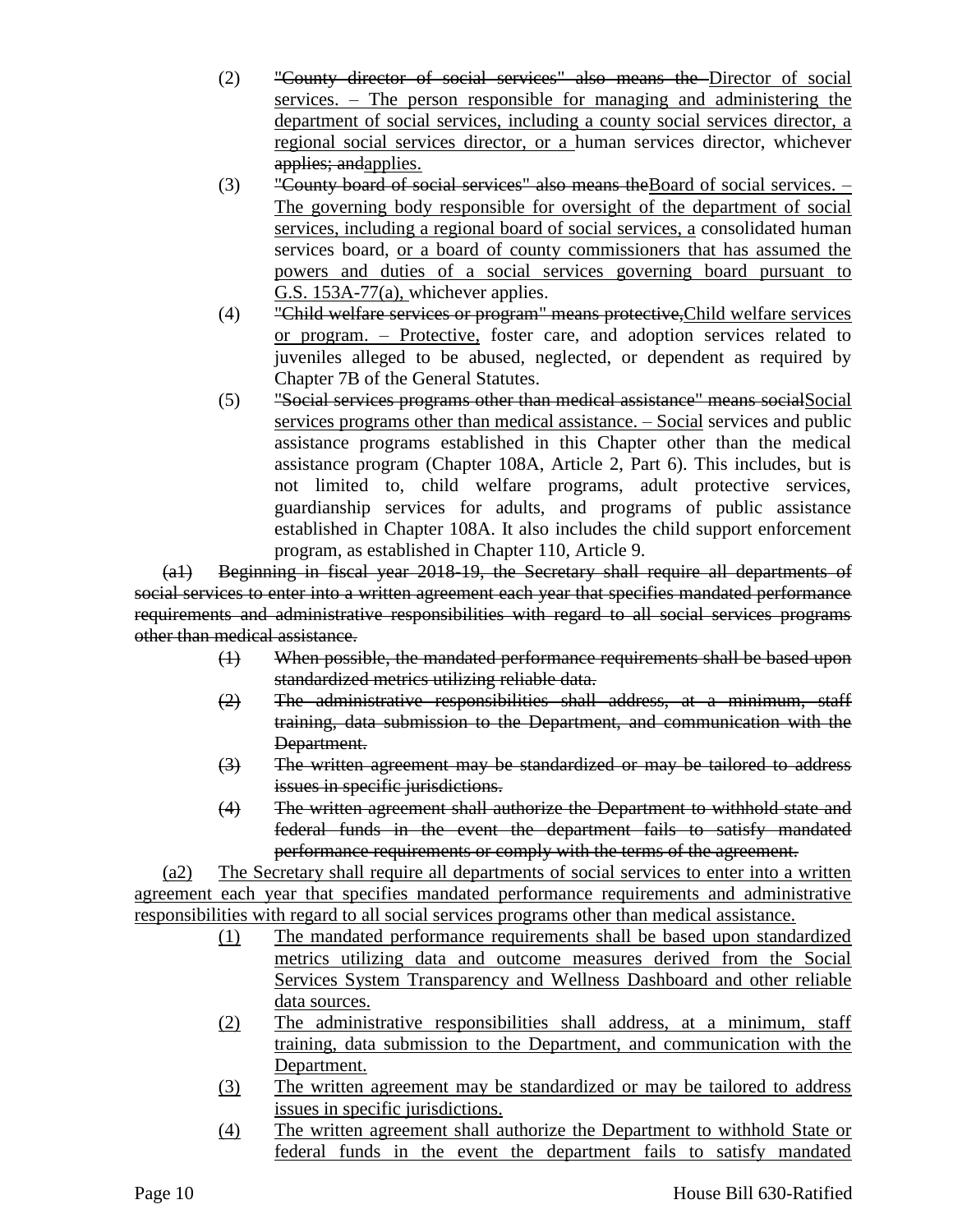performance requirements or comply with the terms of the agreement or applicable law.

(a3) If a department of social services fails to comply with the terms of the written agreement or applicable law for three consecutive months or for five months within any consecutive 12-month period, the Secretary and the department of social services shall enter into a joint corrective action plan within 60 working days. The Secretary may also require a corrective action plan more quickly in urgent circumstances, regardless of whether the circumstances are directly related to a mandated performance requirement specified in the written agreement.

- (a4) The corrective action plan shall include each of the following components:
	- (1) The duration of the joint corrective action plan, not to exceed 12 months. If the Secretary determines that the department of social services has not shown measurable progress within six months, the Secretary may summarily conclude that the department of social services has failed to successfully complete the joint corrective plan and may proceed with steps necessary to temporarily assume administrative responsibilities of the department of social services. If the Secretary determines the department of social services has shown measurable progress within six months, the Secretary may extend the joint corrective action plan by six months, but in no case shall a joint corrective action plan exceed 18 months.
	- (2) The performance requirements for the department of social services that constitute successful completion of the joint corrective action plan.
	- (3) A schedule and plan for providing updates to the social services board regarding the department's progress implementing the corrective action plan.
	- (4) An acknowledgement that failure to successfully complete the joint corrective action plan shall result in temporary assumption of all or part of the department of social services administration.

(b) If the Secretary of Health and Human Services determines that a county department of social services is not providing child protective services, foster care services, or adoption services in accordance with State law and with applicable rules adopted by the Social Services Commission, or fails to demonstrate reasonable efforts to do so, has failed to successfully complete the joint corrective action plan, then the Secretary, after providing written notification of intent to the county director of social services, to the chair of the county board of commissioners, and to the chair of the county board of social services, and after providing them with an opportunity to be heard, may intervene in the particular service or services in question. Intervention includes, but is not limited to, the following activities:Secretary shall give the board of county commissioners, the department of social services, the county manager, and the board of social services at least 30 days' notice that the Secretary, through the appropriate regional social services office, intends to temporarily assume all or part of the department's socials services administration in accordance with subsection (c) of this section. In a regional department of social services, notice shall be provided to boards of county commissioners and county managers for all counties served by the region.

- (1) Sending staff of the Department of Health and Human Services to the county department of social services to provide technical assistance and to monitor the services being provided;
- (2) Establishing a corrective plan of action to correct inappropriate policies and procedures; and
- (3) Advising county personnel as to appropriate policies and procedures.

If within 60 days of completion of the intervention activities, the Secretary finds that the county department of social services is not providing in accordance with State laws and applicable rules the particular service or services for which intervention was initiated, or has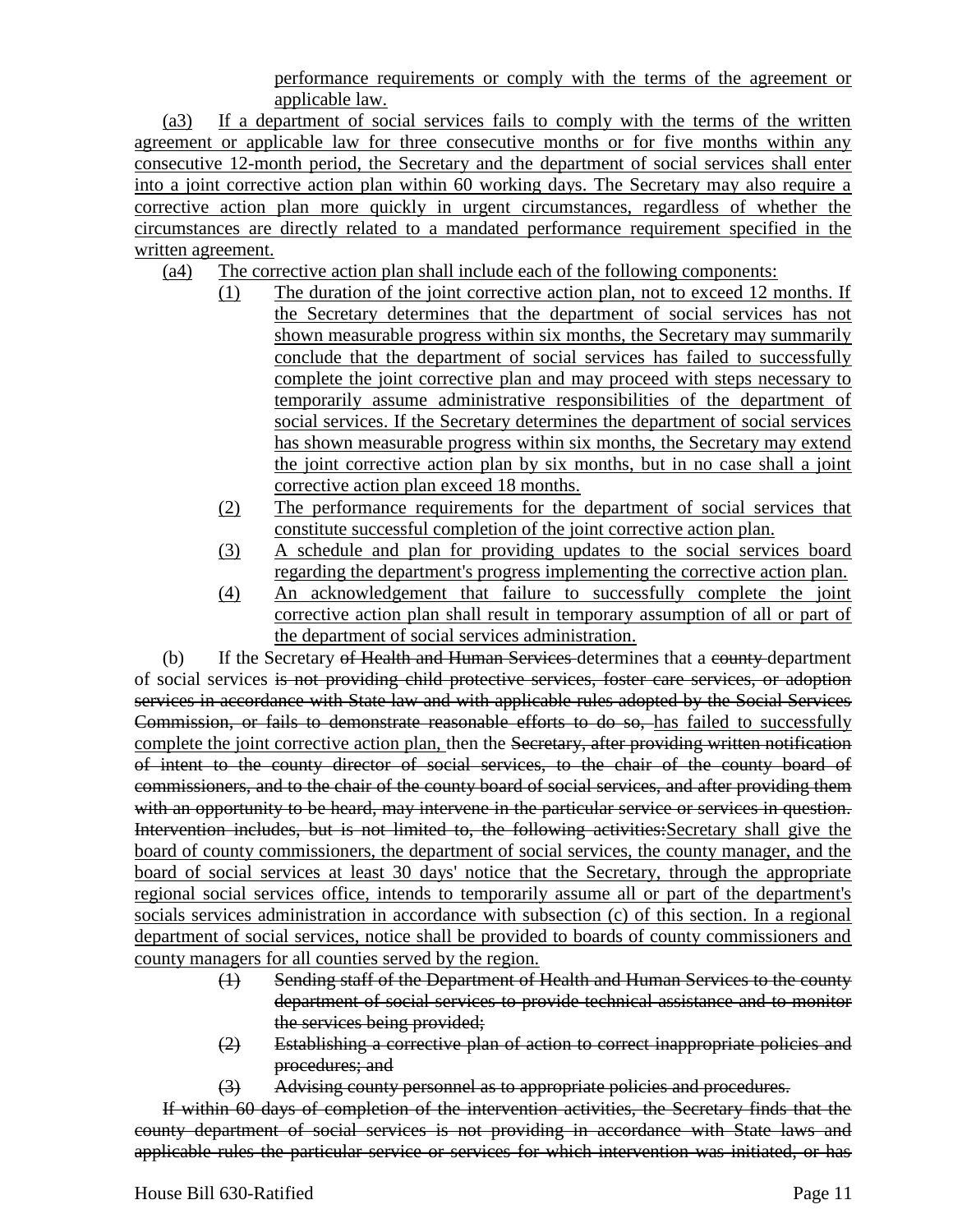not demonstrated reasonable efforts to do so, the Secretary shall withhold State and federal child welfare services administrative funds until the particular service or services are provided in accordance with State laws and applicable rules.

(c) If the Secretary determines that a county department of social services is not providing child protective, foster care, or adoption services in accordance with State law and with applicable rules adopted by the Social Services Commission, or fails to demonstrate reasonable efforts to do so, and the failure to provide the services poses a substantial threat to the safety and welfare of children in the county who receive or are eligible to receive the services, then the Secretary, after providing written notification of intent to the chair of the county board of commissioners, to the chair of the county board of social services, and to the county director of social services, and after providing them with an opportunity to be heard, shall withhold funding for the particular service or services in question and shall ensure the provision of these services through contracts with public or private agencies or by direct operation by the Department of Health and Human Services.Notwithstanding any provision of law to the contrary, if a department of social services fails to successfully complete its joint corrective action plan, the Secretary shall direct the appropriate regional office to, within 30 calendar days, temporarily assume all or part of the department's social services administration upon giving notice as required by subsection (b) of this section. During the period the Secretary assumes administration of the social services program, the following shall occur:

- (1) The Secretary, through the appropriate regional office, shall administer all or part of the social services program in a county or region. Administration by the Secretary may include direct operation by the Department, including supervision of program staff or contracts for operation, to the extent permitted by federal law.
- (2) The department of social services shall be divested of administrative authority for any component of the program the Secretary assumes.
- (3) The director of social services shall be divested of all service delivery powers conferred upon the director by G.S. 108A-14 and other applicable State law as it pertains to the programs or services to be assumed. The Secretary may assign any of the powers and duties of the director of social services to an employee of the Department or a contractor, as the Secretary deems necessary and appropriate to continue the provision of services in the county. If the local director of social services has delegated any authority to staff pursuant to G.S. 108A-14(b), delegated authority shall remain in effect until the Secretary, or the Secretary's designee, specifically revokes the delegation.
- (4) The Secretary shall direct and oversee the expenditure of all funding for the administration of the components of the program assumed by the Secretary.
- (5) The department of social services shall not withdraw funds previously obligated or appropriated for program administration and services. The department of social services shall continue to pay the county's or region's nonfederal share for the program services and administration.
- (6) The Secretary shall work with the department of social services to develop a plan for the department to resume program administration.
- (7) The Secretary shall inform the appropriate board or boards of county commissioners, the county manager or managers, the director of social services, and the board of social services of key activities and ongoing concerns during the temporary assumption of social services program administration.

(c1) Upon the Secretary's determination that the department of social services is able to meet performance requirements and that program administration responsibilities should be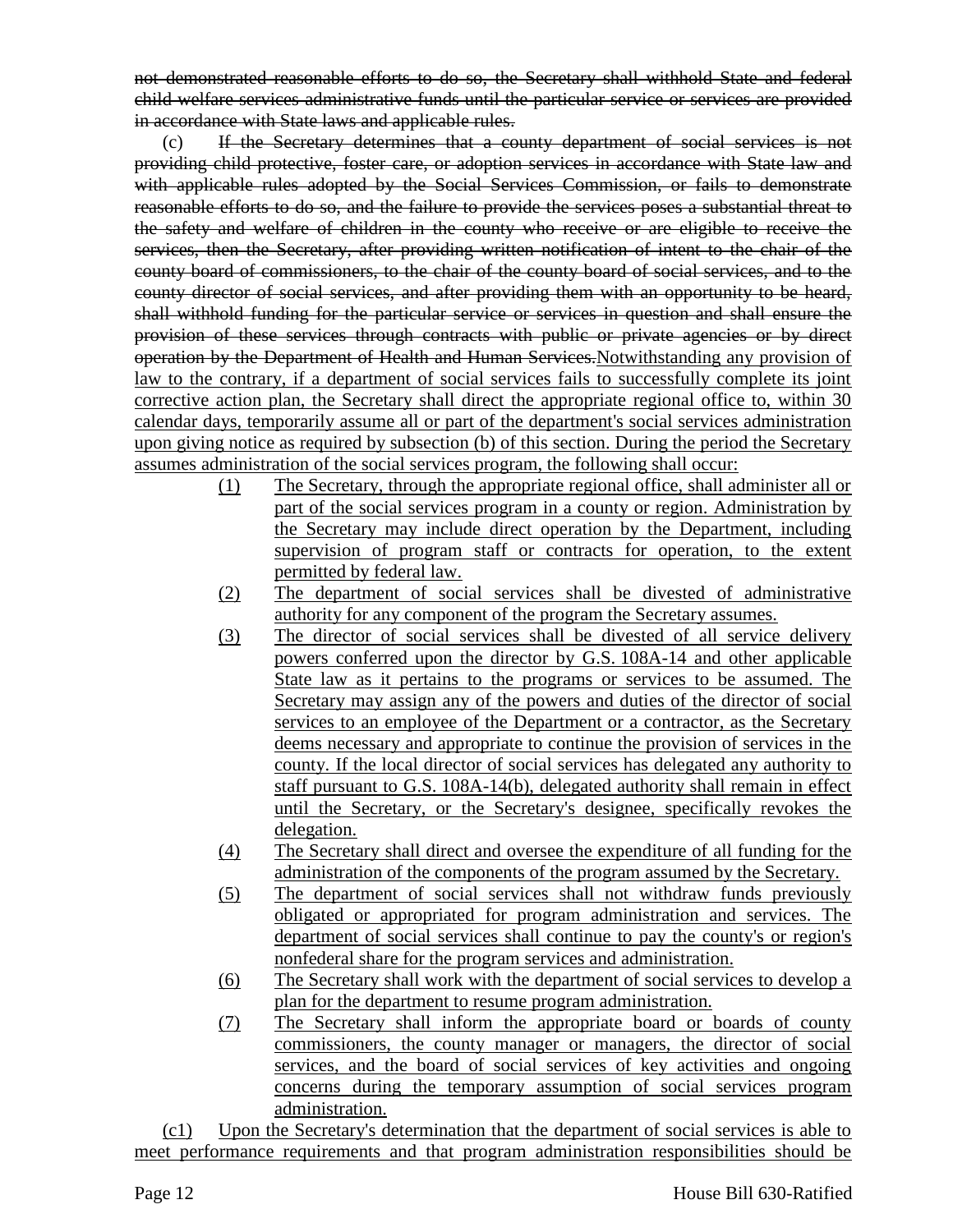restored to the department of social services, the Secretary shall notify the board of county commissioners, the department of social services, the county manager, and the board of social services that the temporary assumption of program administration will be terminated and the effective date of the termination. Upon termination, the department of social services shall resume its full authority to administer the program or programs that were assumed.

(d) In the event that the Secretary assumes control of service delivery pursuant to subsection (c) of this section, the county director of social services shall be divested of all service delivery powers conferred upon the director by G.S. 108A-14 and other applicable State law as the powers pertain to the services in question. Upon assumption of control of service delivery, the Secretary may assign any of the powers and duties of the county director of social services to the Director of the Division of Social Services of the Department of Health and Human Services or to a contractor as the Secretary deems necessary and appropriate to continue the provision of the services in the county.

(e) In the event the Secretary takes action under this section, the Department of Health and Human Services shall, in conjunction with the county board of commissioners, the county board of social services, and the county director of social services develop and implement a corrective plan of action. The Department of Health and Human Services shall also keep the chair of the county board of commissioners, the chair of the county board of social services, and the county director of social services informed of any ongoing concerns or problems with the delivery of the services in question.

(f) Upon the Secretary taking action pursuant to subsection (c) of this section, county funding of the services in question shall continue and at no time during the period of time that the Secretary is taking action shall a county withdraw funds previously obligated or appropriated for the services. Upon the Secretary's assumption of the control of service delivery, the county shall also pay the nonfederal share of any additional cost that may be incurred to operate the services in question at the level necessary to comply fully with State law and Social Services Commission rules.

 $(g)$  During the period of time that the Secretary is taking action pursuant to subsection (c) of this section, the Department of Health and Human Services shall work with the county board of commissioners, the county board of social services, and the county director of social services, to enable service delivery to be returned to the county if and when the Secretary has determined that services can be provided by the county in accordance with State law and applicable rules."

**SECTION 3.2.(b)** This section becomes effective March 1, 2020, and is effective for all written agreements required pursuant to G.S. 108A-74 entered into on or after that date.

**SECTION 3.3.** The Department shall report to the Joint Legislative Oversight Committee on Health and Human Services (Committee) by August 1 of every year regarding oversight of the local administration of social services programs other than medical assistance.

- (1) The reports shall include, at a minimum:
	- a. A copy of the template for the written agreement required by G.S. 108A-74(a1).
	- b. An evaluation of the implementation of the requirement for a written agreement.
	- c. A summary of any oversight action taken by the Department pursuant to the agreement or G.S. 108A-74, including a list of any federal or State funds that were withheld as a result of the State's oversight.
- (2) Beginning August 1, 2021, the reports required in this section shall also include: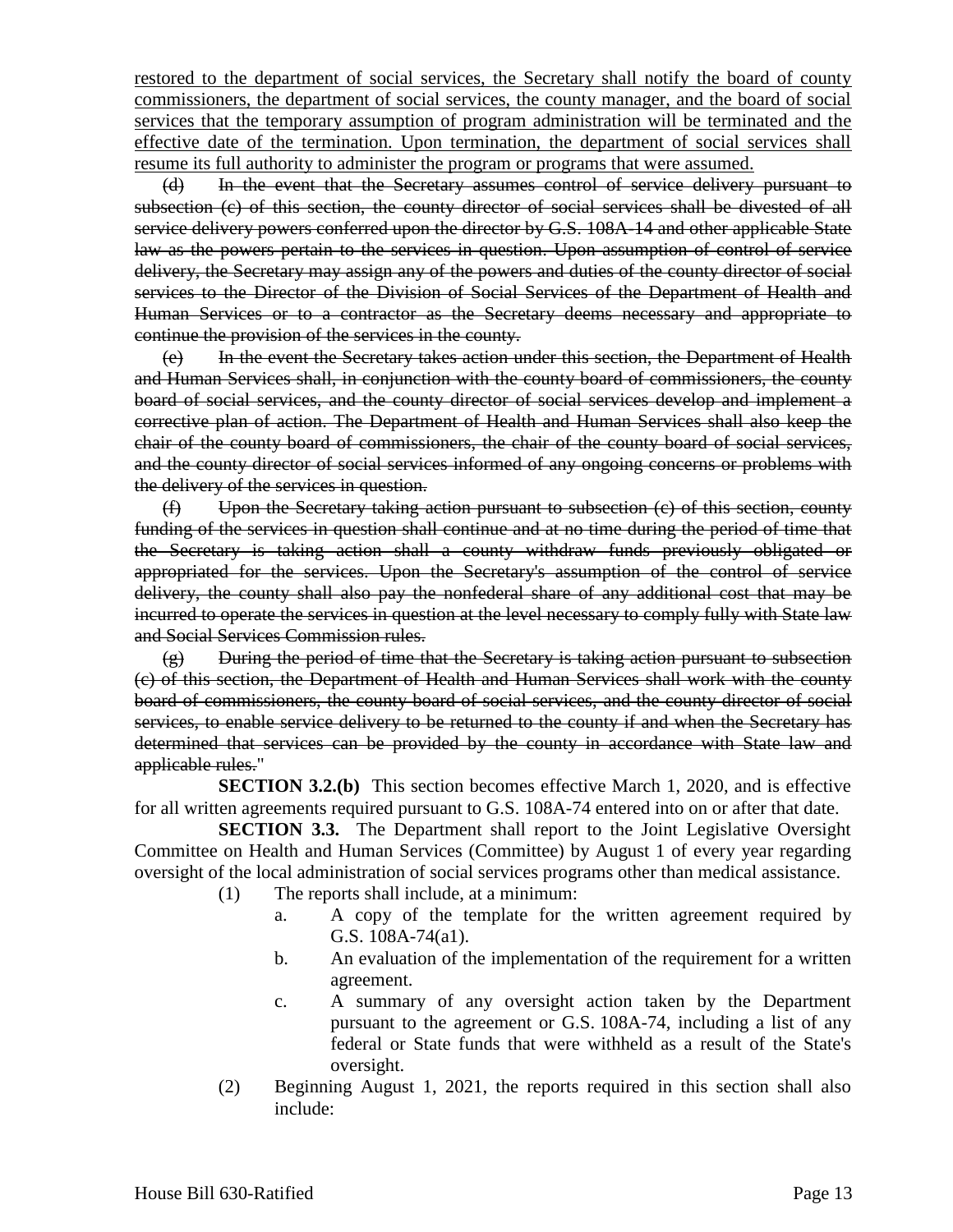- a. A summary the circumstances involved with the issuance of any corrective action plans or temporary assumption of local program administration by the State pursuant to G.S. 108A-74.
- b. Recommendations for legislative changes related to the authority of the State to supervise local social services administration pursuant to G.S. 108A-74 and related laws.

## **PART IV. REGIONAL SOCIAL SERVICES DEPARTMENTS**

**SECTION 4.1.** Article 1 of Chapter 108A of the General Statutes is amended by adding the following new Part to read:

"Part 2B. Regional Social Services Departments.

#### "**§ 108A-15.3A. Creation of regional social services departments.**

(a) A regional social services department, including more than one county, may be formed upon agreement of the county boards of commissioners and, if applicable, either the county board of social services or consolidated human services board having jurisdiction over each of the counties involved.

(b) A regional social services department may incorporate all programs and services offered by the county departments or it may include only selected programs and services.

(c) A county may join an existing regional social services department upon agreement of the boards of commissioners having jurisdiction over each of the counties included in the region as well as the board of county commissioners and, if applicable, either the county board of social services or consolidated human services having jurisdiction over the county department seeking to join the regional department.

(d) The regional social services departments may include more than one judicial district. To promote judicial efficiency, a regional social services department shall make every effort to include complete judicial districts rather than dividing a judicial district across departments.

(e) The regional social services department shall have centralized administrative operations that are geographically located in one county but maintain a physical presence for delivery of social services in every county served by the region.

(f) A county that joins a regional social services department shall be required to contribute financially to the regional department pursuant to rules adopted by the Commission.

(g) A regional social services department shall be a public authority as defined in G.S. 159-7(b)(10).

## "**§ 108A-15.3B. Regional board of social services.**

(a) A regional social services department shall be governed by a regional board of social services. A regional board of social services shall have the same powers and duties as a county social services board, including the appointment of the regional director of social services, with respect to those services or programs that have been assigned to the regional social services department.

(b) A regional board of social services shall be composed of 12 members. However, a regional board of social services may be increased up to a maximum number of 18 members by agreement of the boards of county commissioners in all counties that comprise the region. The agreement shall be evidenced by concurrent resolutions adopted by the affected boards of county commissioners.

(c) The county board of commissioners of each county in the region shall appoint two members to the regional board of social services, one of whom may be a county commissioner. If more than eight counties join the regional social services department, the board of county commissioners of each county in the region shall appoint one member to the regional board of social services who may be a county commissioner. The Social Services Commission shall appoint two members. The members of the regional social services board shall appoint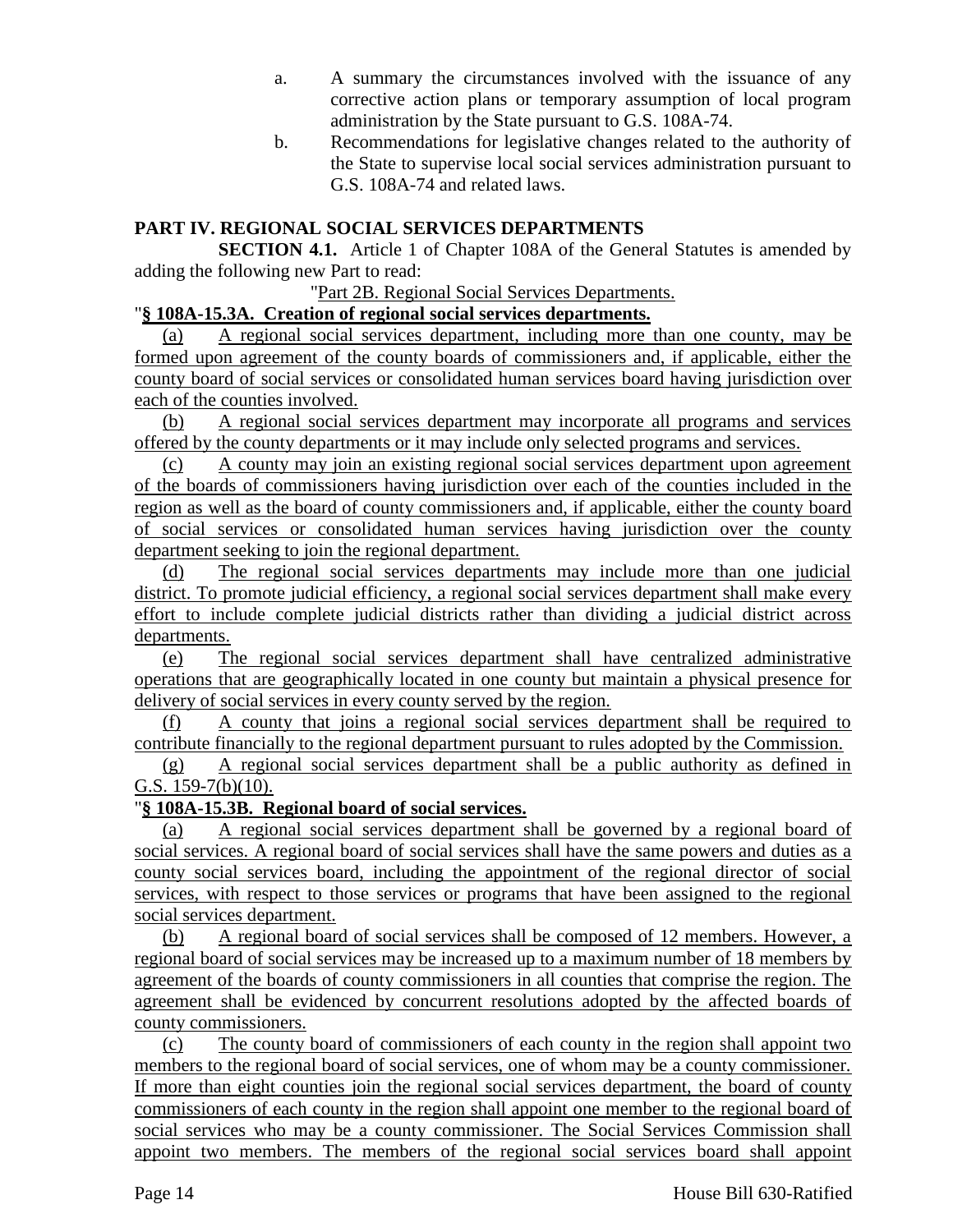members to fill any remaining vacancies. The composition of the board shall reasonably reflect the population makeup of the entire region and provide equitable region-wide representation. All members shall be residents of the region.

(d) Except as provided in this subsection, members of a regional board of social services shall serve terms of three years. Two of the original members shall serve terms of one year, and two of the original members shall serve terms of two years. No member shall serve more than three consecutive three-year terms. County commissioner members shall serve only as long as the member is a county commissioner.

(e) Whenever a county shall join or withdraw from an existing regional social services department, the regional board of social services shall be dissolved and a new board shall be appointed as provided in subsection (c) of this section.

(f) Vacancies shall be filled by the appointing authority for any unexpired portion of a term.

(g) A chairperson shall be elected annually by a regional board of social services. The regional social services director shall serve as secretary to the board.

(h) A majority of the actual membership, excluding vacancies, shall constitute a quorum.

(i) Upon being given written notice and an opportunity to respond, a member may be removed from office by the regional board of social services for any of the following:

- (1) Commission of a felony or other crime involving moral turpitude.
- (2) Violation of a State law governing conflict of interest.
- (3) Violation of a written policy adopted by the county board of commissioners of each county in the region.
- (4) Habitual failure to attend meetings.
- (5) Conduct that tends to bring the office into disrepute.

(j) A member may receive a per diem in an amount established by the county commissioner members of the regional board of social services. Reimbursement for subsistence and travel shall be in accordance with a policy set by the county commissioner members of the regional board of social services.

(k) The board shall meet at least quarterly. The chairperson or three of the members may call a special meeting.

*(l*) A regional board of social services is authorized to provide liability insurance for the members of the board and the employees of the regional social services department. A regional board of social services is also authorized to contract for the services of an attorney to represent the board, the regional social services department, and its employees, as appropriate. The purchase of liability insurance pursuant to this subsection waives both the regional board of social services' and the regional social services department's governmental immunity, to the extent of insurance coverage, for any act or omission occurring in the exercise of a governmental function. By entering into a liability insurance contract with the regional board of social services, an insurer waives any defense based upon the governmental immunity of the regional board of social services or the regional social services department.

## "**§ 108A-15.3C. Dissolution of a regional social services department.**

(a) Whenever the board of commissioners of each county constituting a regional social services department determines that the department is not operating in the best interests of the respective counties, they may direct that the regional social services department be dissolved.

(b) Whenever a board of commissioners of a county which is a member of a regional social services department determines that the department is not operating in the best interests of that county, it may withdraw from the regional social services department.

(c) Dissolution of a regional social services department or withdrawal from the regional social services department by a county shall be effective only at the end of the fiscal year in which the action of dissolution or withdrawal transpired.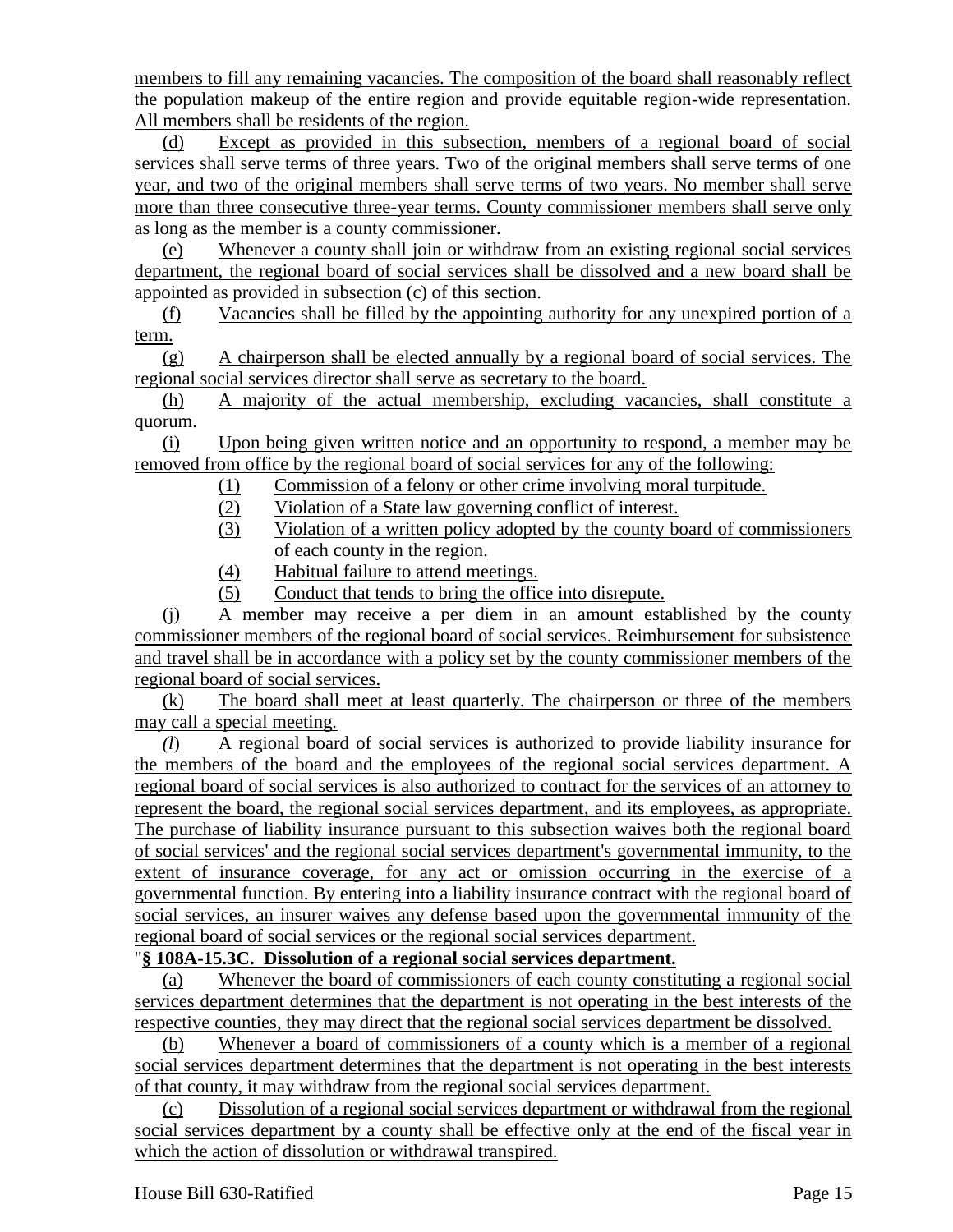(d) Notwithstanding the provisions of subsection (a) of the section, no regional social services department shall be dissolved without prior written notification to the Department.

Any budgetary surplus available to a regional social services department at the time of its dissolution shall be distributed to those counties comprising the region on the same pro rata basis that the counties appropriated and contributed funds to the regional social services department budget during the current fiscal year. Distribution to the counties shall be determined on the basis of an audit of the financial record of the regional social services department. The regional board of social services shall select a certified public accountant or an accountant who is subsequently certified by the Local Government Commission to conduct the audit. The audit shall be performed in accordance with G.S. 159-34. The same method of distribution of funds described above shall apply when one or more counties of a regional social services department withdraw from a region.

## "**§ 108A-15.3D. Regional social services director.**

A regional social services director appointed by a regional social services board shall have all the powers and duties of a director of social services provided by G.S. 108A-14 and other applicable laws."

**SECTION 4.2.** G.S. 108A-1 reads as rewritten:

## "**§ 108A-1. Creation.**

Every county shall have a  $\theta$ -governing board for social services, which may be a county board of social services created pursuant to this Part, a consolidated human services board created pursuant to G.S. 153A-77(b) which G.S. 153A-77(b), a board of county commissioners that has assumed the powers and duties of a county board of social services or a consolidated human services board, or a regional board of social services created pursuant to G.S. 108A-15.3B. The governing board shall establish county policies for the programs established by this Chapter in conformity with the rules and regulations of the Social Services Commission and under the supervision of the Department of Health and Human Services. Provided, however, county-policies for the program of medical assistance shall be established in conformity with the rules and regulations of the Department of Health and Human Services."

**SECTION 4.3.** G.S. 7B-101 reads as rewritten:

# "**§ 7B-101. Definitions.**

…

…

As used in this Subchapter, unless the context clearly requires otherwise, the following words have the listed meanings:

- (8a) Department. Each county's child welfare agency. Unless the context clearly implies otherwise, when used in this Subchapter, "department" or "department of social services" shall refer to the county agency providing child welfare services, regardless of the name of the agency or whether the county has consolidated human services, pursuant to G.S. 153A-77.G.S. 153A-77 and shall include a regional social services department created pursuant to Part 2B of Article 1 of Chapter 108A of the General Statutes.
- (10) Director. The director of the county department of social services in the county in which the juvenile resides or is found, or the director's representative as authorized in G.S. 108A-14. …."

# **SECTION 4.4.** G.S. 7B-400(a) reads as rewritten:

"(a) A proceeding in which a juvenile is alleged to be abused, neglected, or dependent may be commenced in the judicial district in which the juvenile resides or is present-present at the time the petition is filed. If a regional social services department includes counties in more than one judicial district, the department shall file in the judicial district where the child resides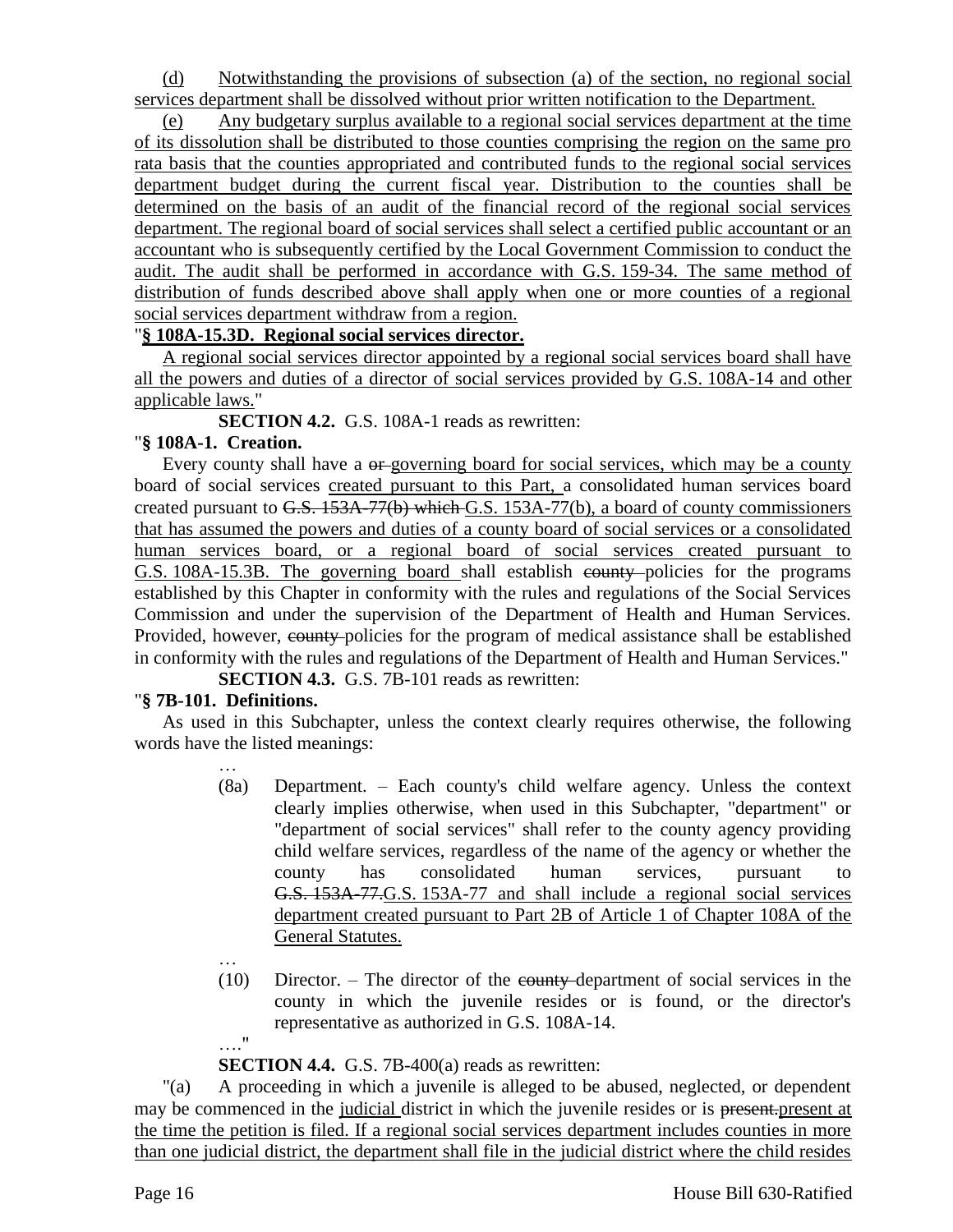or was present when the report required by G.S. 7B-301 was received. Notwithstanding G.S. 153A-257, the absence of a juvenile from the juvenile's home pursuant to a protection plan during an assessment or the provision of case management services by a department of social services shall not change the original venue if it subsequently becomes necessary to file a juvenile petition."

**SECTION 4.5.** G.S. 143B-153 is amended by adding a new subdivision to read:

# "**§ 143B-153. Social Services Commission – creation, powers and duties.**

There is hereby created the Social Services Commission of the Department of Health and Human Services with the power and duty to adopt rules and regulations to be followed in the conduct of the State's social service programs with the power and duty to adopt, amend, and rescind rules and regulations under and not inconsistent with the laws of the State necessary to carry out the provisions and purposes of this Article. Provided, however, the Department of Health and Human Services shall have the power and duty to adopt rules and regulations to be followed in the conduct of the State's medical assistance program.

> … (9) The Commission shall adopt rules governing the obligations of counties to contribute financially to regional social services departments in accordance with G.S. 108A-15.3A(e)."

**SECTION 4.6.** Sections 4.1, 4.2, 4.3, and 4.4 become effective March 1, 2019. Section 4.5 becomes effective upon ratification.

# **PART V. CHILD WELL-BEING TRANSFORMATION COUNCIL**

**SECTION 5.1.** Chapter 143 of the General Statutes is amended by adding a new Article to read:

## "Article 82.

"Child Well-Being Transformation Council.

## "**§ 143-775. Child Well-Being Transformation Council established; membership; qualifications; vacancies.**

(a) Purpose; Findings. – The welfare of North Carolina's children is a priority. There are many public and private agencies and organizations across the State involved with promoting the welfare of children and protecting them from harm, such as those involving child care, education, health care, social services, and juvenile justice. Though these agencies and organizations provide important services, they often fail to collaborate, coordinate, and communicate about those services. A more systematic and coordinated approach to services will help ensure that the State achieves the best possible outcomes for children. Therefore, the General Assembly finds that it is essential that a single body serve as a means for coordination, collaboration, and communication among agencies and organizations involved in providing public services to children.

(b) Creation and Membership. – There is established the North Carolina Child Well-Being Transformation Council (Council). The Council shall be located administratively in the General Assembly. The Council shall consist of 17 members serving staggered terms. In making appointments, each appointing authority shall select members who have appropriate experience and knowledge of the issues to be examined by the Council and shall strive to ensure members are appointed who represent the geographical, political, gender, and racial diversity of this State. The initial Council members shall be appointed on or after July 1, 2018, as follows:

> (1) Four members shall be appointed by the General Assembly upon the recommendation of the President Pro Tempore of the Senate. Of the members appointed under this subdivision, one shall be a member of the Senate who shall serve for a term of two years, one shall be a representative from the Administrative Office of the Courts who shall serve for a term of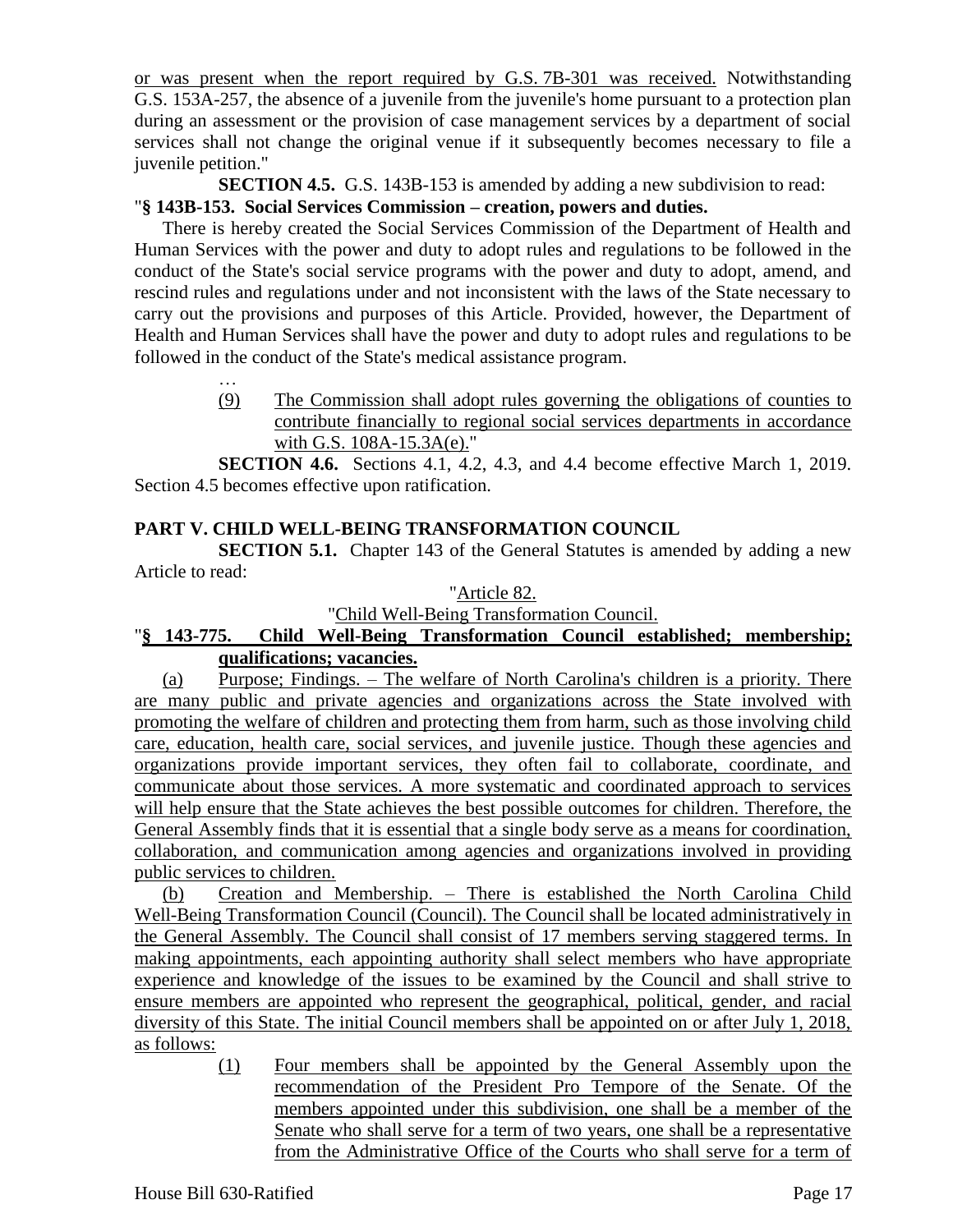three years, one shall be a representative from a child welfare private provider organization who shall serve for a term of two years, and one shall be a representative from the North Carolina Pediatric Society who shall serve a one-year term.

- (2) Four members shall be appointed by the General Assembly upon the recommendation of the Speaker of the House of Representatives. Of the members appointed under this subdivision, one shall be a member of the House of Representatives who shall serve for a term of two years, one shall be a representative from the Department of Public Instruction who shall serve for a term of three years, one shall be a representative from Indigent Defense Services who shall serve for a term of two years, and one shall be a representative of the Hospital Association who shall serve a one-year term.
- (3) Nine members shall be appointed by the Governor. Of the members appointed under this subdivision, one shall be a representative from the Department of Health and Human Services, Division of Child Development and Early Education, who shall serve for a term of three years, one shall be a representative from the Department of Health and Human Services, Division of Social Services, who shall serve for a term of three years, one shall be a representative from the Department of Public Safety, Division of Juvenile Justice, who shall serve for a term of two years, one shall be a representative from the Department of Health and Human Services, Division of Mental Health, Developmental Disabilities, and Substance Abuse Services, who shall serve for a term of three years, one shall be a representative from the Guardian ad Litem program who shall serve a term of two years, one shall be a representative from Disability Rights NC who shall serve a one-year term, one shall be a representative from a local management entity/managed care organization (LME/MCO) who shall serve a one-year term, one shall be a representative from the Department of Health and Human Services, Division of Public Health, with expertise in substance abuse disorders who shall serve for a term of two years, and one shall be a director of a county department of social services who shall serve a one-year term.

(c) Terms; Vacancies. – Upon the expiration of the terms of the initial Council members, each member shall be appointed for a term of four years and shall serve until a successor is appointed. No member may serve more than two consecutive full terms. A vacancy shall be filled within 30 days by the authority making the initial appointment.

(d) Organization. – The Council shall elect from its membership a chair and vice-chair to each serve one-year terms. The Council shall meet on a quarterly basis each year upon the call of the chair. A quorum of the Council is nine members. No action may be taken except by a majority vote at a meeting at which a quorum is present. The Open Meetings Law, Article 33C of Chapter 143 of the General Statutes, and the Public Records Act, Chapter 132 of the General Statutes, shall apply to the Council.

(e) Funding. – From funds available to the General Assembly, the Legislative Services Commission shall allocate monies to fund the work of the Committee. Members of the Committee shall receive subsistence and travel expenses as provided in G.S. 120-3.1 and G.S. 138-5.

(f) Staff. – The Legislative Services Commission, through the Legislative Services Officer, shall assign professional staff to assist the Council in its work. Upon the direction of the Legislative Services Commission, the Director of Legislative Assistants of the Senate and of the House of Representatives shall assign clerical staff to the Council. The expenses for clerical employees shall be borne by the Council.

"**§ 143-776. Powers and duties.**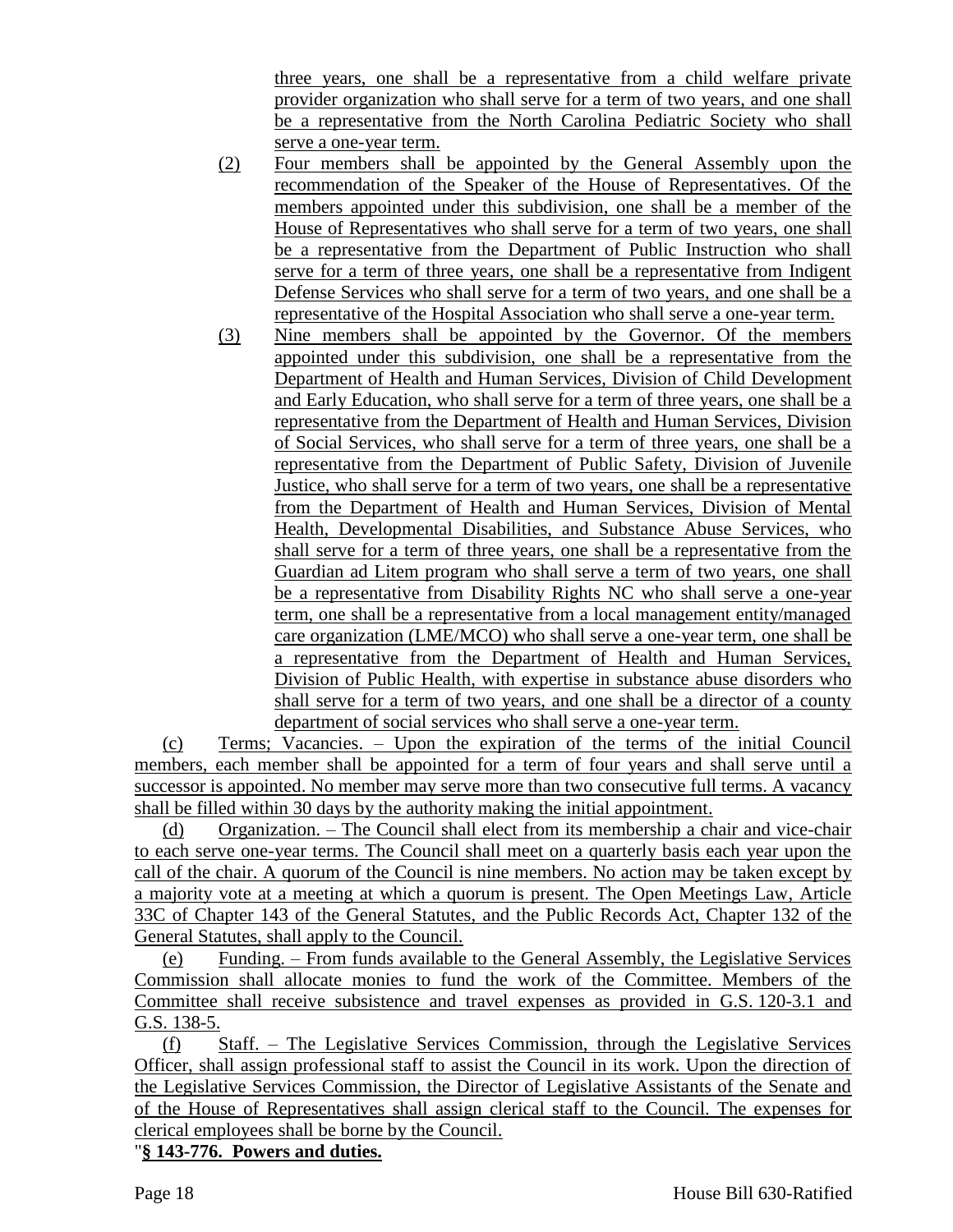(a) Upon its establishment, the Council shall direct its initial focus on the following initiatives:

- (1) Mapping the network of child-serving agencies and organizations in the State.
- (2) Cataloging examples of failures in coordination, collaboration, and communication in the context of child welfare.
- (3) Reviewing the work of bodies similar to the Council operating in other states to identify promising practices and focus areas for the Council's work.
- (b) Beginning March 1, 2020, the Council shall:
	- (1) Monitor changes in the social services and child welfare system associated with reform and regional supervision.
	- (2) Identify gaps in coordination, collaboration, and communication related to all publicly funded child serving programs.
	- (3) Recommend changes in law, policy, or practice necessary to remedy gaps or problems impacting coordination, collaboration, and communication among publicly funded child-serving agencies.

(c) The Council shall submit a report to the chairs of the Senate Appropriations Committee on Health and Human Services, the chairs of the House of Representatives Appropriations Committee on Health and Human Services, the Joint Legislative Oversight Committee on Health and Human Services, and the Fiscal Research Division by June 30 of each year. The report shall include a summary of the Council's work for the previous year, any findings and recommendations for change, and a work plan for the upcoming year.

(d) The Council is authorized to accept gifts or grants from other sources to support administration of the Council."

**SECTION 5.2.** This part becomes effective July 1, 2017.

## **PART VI. DRIVERS LICENSE PILOT PROJECT**

**SECTION 6.1.(a)** The General Assembly recognizes that not having a drivers license is a barrier to education, employment, health care, and other community-based activities for older youth in foster care, as defined in G.S. 131D-10.2(9), working toward independence. One of the biggest barriers to accessing a drivers license for such youth is the ability to obtain insurance. Therefore, to assist in this effort, the Department of Health and Human Services, Division of Social Services, shall establish a two-year pilot program that shall reimburse, on a first-come, first-served basis, youth and caregivers' costs associated with drivers license education, drivers license fees, insurance costs, and any other costs associated with obtaining a drivers license. The Division shall take appropriate steps to ensure proper advertising of the pilot program.

**SECTION 6.1.(b)** The Division of Social Services shall report on the pilot project to the Joint Legislative Oversight Committee on Health and Human Services by March 1, 2018. **SECTION 6.2.** This part becomes effective July 1, 2017.

## **PART VII. PILOT WAIVER FOR IAFT FOSTER PARENTS**

**SECTION 7.(a)** The General Assembly has determined that in an effort to maximize funding, local management entities/managed care organizations (LME/MCOs) are utilizing Intensive Alternative Family Treatment (IAFT), which is a means of cost-effective, specialized foster care treatment service that is being used for many youth who would have previously been treated in Medicaid congregate care, such as psychiatric residential treatment facilities. The General Assembly finds that these higher-need youth are often (i) suspended or expelled from school or day programs and (ii) require multiple appointments on a weekly basis to address needs, such as therapy, medication management, and school individual education plans (IEPs). Further, in accordance with rules, foster parents are required to maintain outside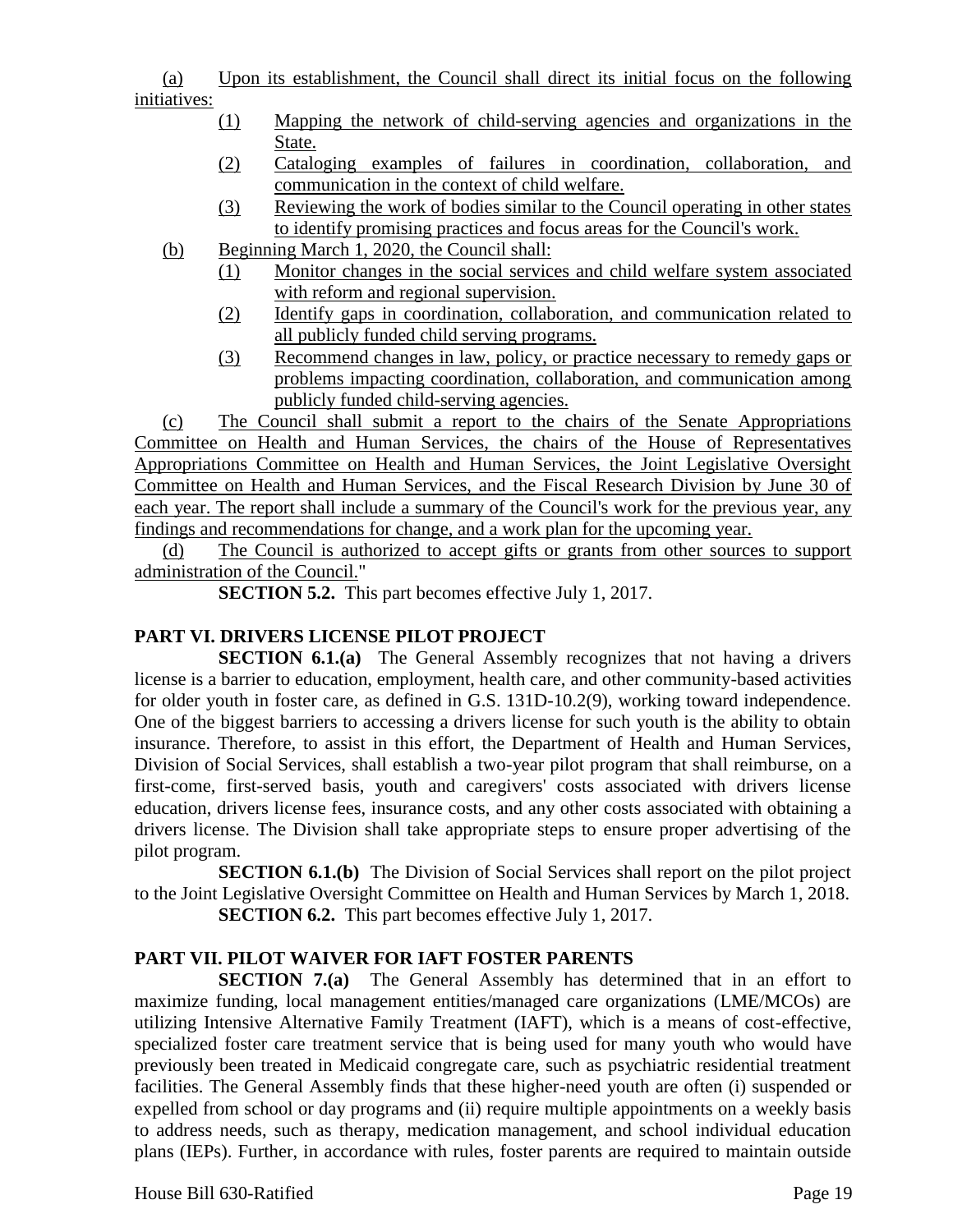employment while providing foster care, but the constant demands of meeting the needs of these foster youth often lead to disruption in placement as the foster parent is unable to meet those needs while maintaining the parent's employment obligations.

**SECTION 7.(b)** To that end, the Department of Health and Human Services, Division of Social Services (Division), shall establish a pilot program that will allow the Division to waive the employment requirement for foster parents with children utilizing the Intensive Alternative Family Treatment (IAFT). The Division shall solicit participation in the pilot program from interested local management entities/managed care organizations (LME/MCOs). The participating LME/MCOs shall conduct comparison measures between existing IAFT outcomes and those of pilots to determine any impact the waiver may have on outside employment. LME/MCOs shall measure progress of the pilot waivers based on the expectation of meeting the following outcomes:

- (1) Improved placement stability with less than twenty percent (20%) of moves of youth occurring due to therapeutic foster parent request.
- (2) Seventy-five percent (75%) of youth and families meeting their treatment goals within the projected time frame.
- (3) No more than a ten percent  $(10\%)$  increase in higher-level hospital bed days.

**SECTION 7.(c)** LME/MCOs participating in the IAFT pilot waiver program shall provide a report on the outcomes of the pilots, along with any recommendations, to the Division. The Division shall then submit a report on the pilot waiver program to the Joint Legislative Oversight Committee on Health and Human Services by December 1, 2018.

#### **PART VIII. TERMINATION OF PARENTAL RIGHTS/APPEALS**

**SECTION 8.(a)** G.S. 7B-1001, as amended by Section 4 of S.L. 2017-7, reads as

#### rewritten:

#### "**§ 7B-1001. Right to appeal.**

…

(a) In a juvenile matter under this Subchapter, appeal of a final order of the court  $\frac{1}{\ln a}$ juvenile matter shall be made directly to the Court of Appeals unless otherwise specified. Appeals. Only the following juvenile matters may be appealed:

- (5) An order entered under G.S. 7B-906.2(b) with rights to appeal properly preserved, as follows:
	- a. The Court of Appeals shall review the order eliminating reunification as a permanent plan together with an appeal of the termination of parental rights order if all of the following apply:
		- 1. A motion or petition to terminate the parent's rights is heard and granted.
		- 2. The order terminating parental rights is appealed in a proper and timely manner.
		- 3. The order eliminating reunification as a permanent plan is identified as an issue in the record on appeal of the termination of parental rights.
	- b. A party who is a parent shall have the right to appeal the order if no termination of parental rights petition or motion is filed within 180 days of the order.
	- c. A party who is a custodian or guardian shall have the right to immediately appeal the order.

An order under G.S. 7B-906.2(b) eliminating reunification, as defined by

G.S. 7B-101(18b), as a permanent plan by either of the following:

a. A parent who is a party and: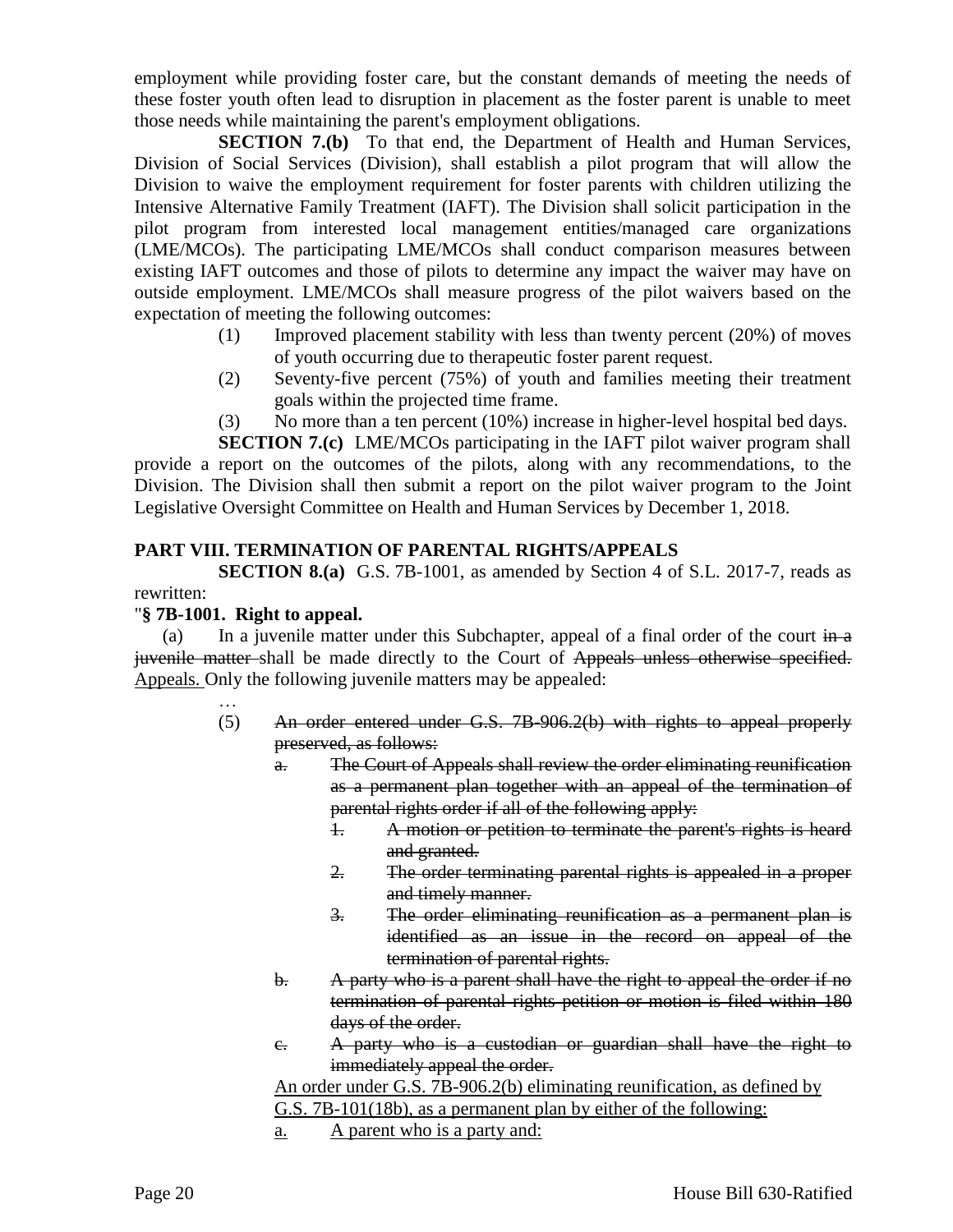- 1. Has preserved the right to appeal the order in writing within 30 days after entry and service of the order.
- 2. A termination of parental rights petition or motion has not been filed within 65 days of entry and service of the order.
- 3. A notice of appeal of the order eliminating reunification is filed within 30 days after entry and service of the expiration of the 65 days.
- b. A party who is a guardian or custodian with whom reunification is not a permanent plan.
- (6) Any order that terminates parental rights or denies a petition or motion to terminate parental rights.

(a1) In a juvenile matter under this Subchapter, appeal of a final order of the court shall be made directly to the Supreme Court in the following juvenile matters:

- (1) Any order that terminates parental rights or denies a petition or motion to terminate parental rights.
- (2) An order eliminating reunification as a permanent plan under G.S. 7B-906.2(b), if all of the following conditions are satisfied:
	- a. The right to appeal the order eliminating reunification has been preserved in writing within 30 days of entry and service of the order.
	- b. A motion or petition to terminate the parent's rights is filed within 65 days of entry and service of the order eliminating reunification and both of the following occur:
		- 1. The motion or petition to terminate rights is heard and granted.
		- 2. The order terminating parental rights is appealed in a proper and timely manner.
	- c. A separate notice of appeal of the order eliminating reunification is filed within 30 days after entry and service of a termination of parental rights order.

(a2) In an appeal filed pursuant to subdivision  $(a1)(2)$  of this section, the Supreme Court shall review the order eliminating reunification together with an appeal of the order terminating parental rights. If the order eliminating reunification is vacated or reversed, the order terminating parental rights shall be vacated.

(b) Notice of appeal and notice to preserve the right to appeal shall be given in writing by a proper party as defined in G.S. 7B-1002 and shall be made within 30 days after entry and service of the order in accordance with G.S. 1A-1, Rule 58.

(c) Notice of appeal shall be signed by both the appealing party and counsel for the appealing party, if any. In the case of an appeal by a juvenile, notice of appeal shall be signed by the guardian ad litem attorney advocate."

**SECTION 8.(b)** This section becomes effective January 1, 2019, and applies to appeals filed on or after that date.

# **PART IX. TIME FRAME FOR LICENSURE APPROVAL/FOSTER CARE**

**SECTION 9.1.** G.S. 131D-10.3 is amended by adding a new subsection to read: "**§ 131D-10.3. Licensure required.** …

(d1) Notwithstanding any other provision of law, the Department shall grant or deny a license to provide foster care or therapeutic foster care within three months from the date of application.

…."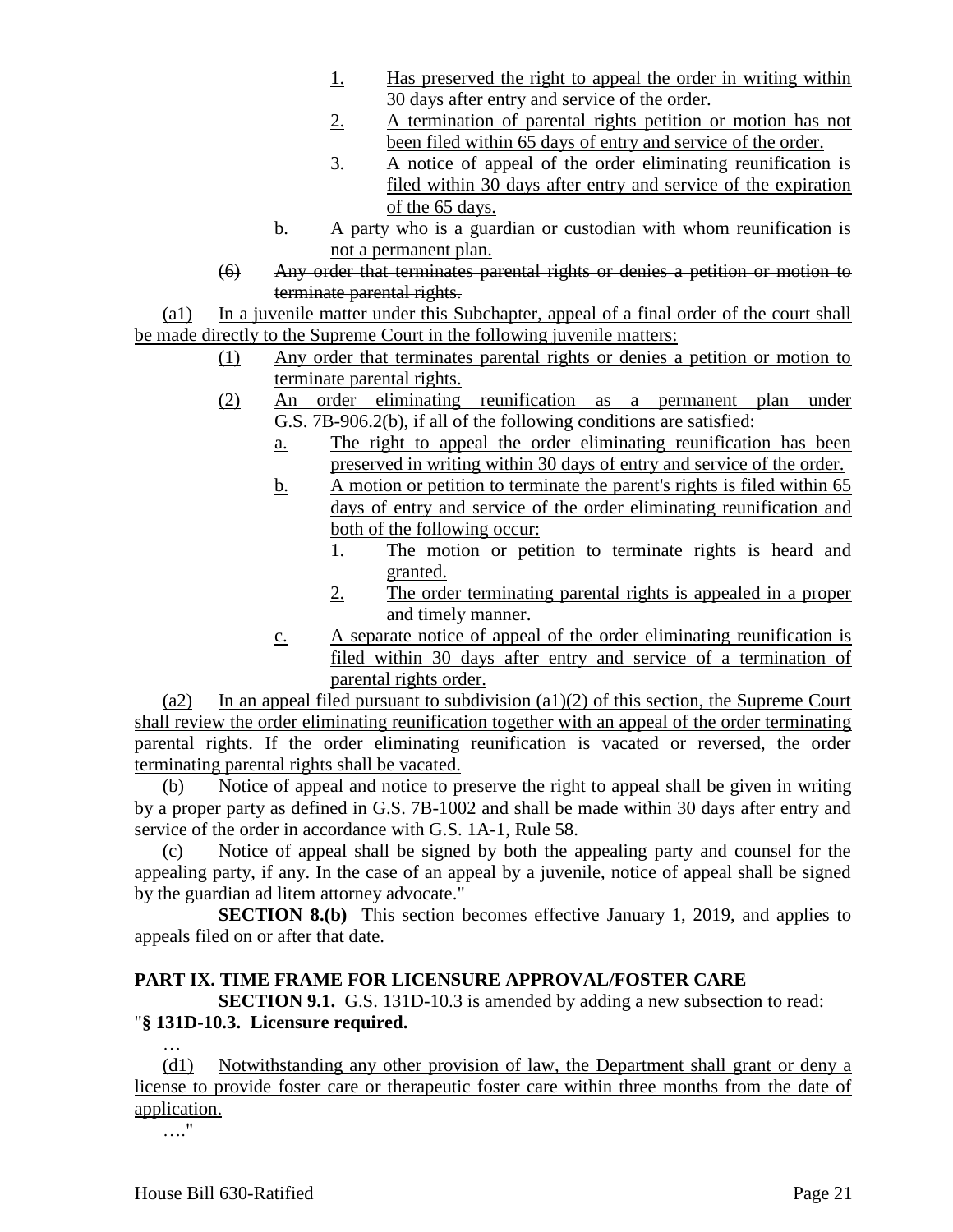**SECTION 9.2.** The Department of Health and Human Services, Division of Social Services, shall further examine the existing time frames for processing foster care and therapeutic foster care applications and determine methods to further reduce the time frames for approving or denying applications for licensure.

## **PART X. RYLAN'S LAW/CPS OBSERVATION**

**SECTION 10.** G.S. 7B-903.1(c) reads as rewritten:

"(c) If a juvenile is removed from the home and placed in the custody or placement responsibility of a county department of social services, the director shall not allow unsupervised visitation with or return physical custody of the juvenile to the parent, guardian, custodian, or caretaker without a hearing at which the court finds that the juvenile will receive proper care and supervision in a safe home. Before a county department of social services may recommend return of physical custody of the juvenile to the parent, guardian, custodian, or caretaker from whom the juvenile was removed, a county department of social services shall first observe that parent, guardian, custodian, or caretaker with the juvenile for at least two visits that support a recommendation to return physical custody. Each observation visit shall consist of an observation of not less than one hour with the juvenile, and each observation visit shall be conducted at least seven days apart. A department of social services shall provide documentation of any observation visits that it conducts to the court for its consideration as to whether physical custody should be returned to the parent, guardian, custodian, or caretaker from whom the juvenile was removed."